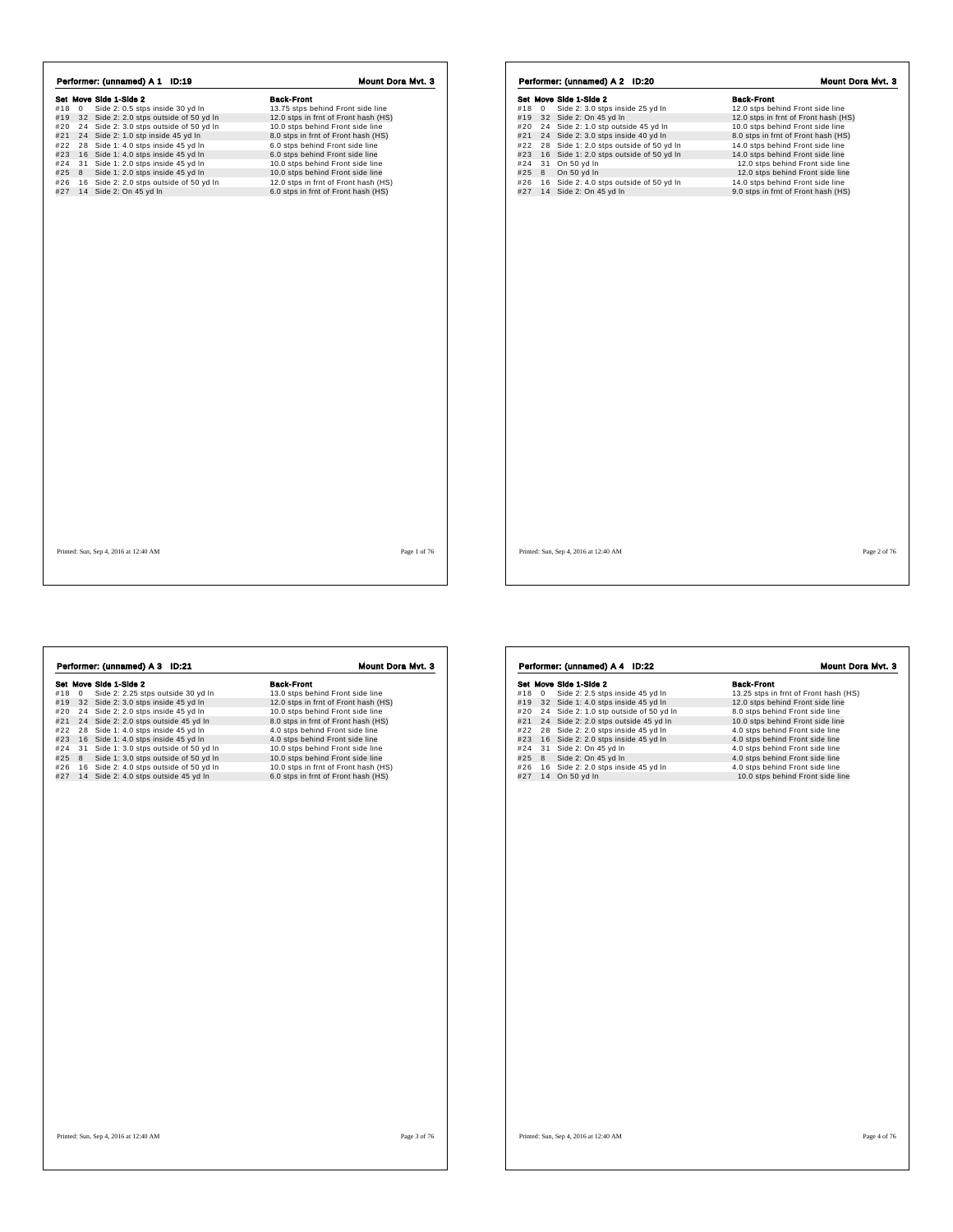|       |   | Performer: (unnamed) A 5 ID:23                                                     |                                                                       |
|-------|---|------------------------------------------------------------------------------------|-----------------------------------------------------------------------|
|       |   | Set Move Side 1-Side 2                                                             | <b>Back-Front</b>                                                     |
| #18 0 |   | Side 2: 2.5 stps outside of 50 yd In<br>#19 32 Side 1: 1.0 stp inside 45 yd In     | 13.75 stps behind Front side line<br>12.0 stps behind Front side line |
| #20   |   | 24 Side 1: 2.0 stps outside of 50 yd In                                            | 8.0 stps behind Front side line                                       |
| #21   |   | 24 Side 2: 2.0 stps outside 45 yd In                                               | 8.0 stps behind Front side line                                       |
| #22   |   | 28 Side 2: On 45 yd In                                                             | 4.0 stps behind Front side line                                       |
| #23   |   | 16 Side 2: On 45 yd In                                                             | 4.0 stps behind Front side line                                       |
| #24   |   | 31 Side 2: On 45 yd In                                                             | 8.0 stps behind Front side line                                       |
| #25   | 8 | Side 2: On 45 yd In                                                                | 8.0 stps behind Front side line                                       |
| #26   |   | 16 Side 2: 2.0 stps inside 45 yd In<br>#27 14 Side 2: 4.0 stps outside of 50 yd In | 8.0 stps behind Front side line<br>13.0 stps behind Front side line   |
|       |   |                                                                                    |                                                                       |
|       |   |                                                                                    |                                                                       |

|     |   | Performer: (unnamed) A 7 ID:25          | Mount Dora Mvt. 3                    |
|-----|---|-----------------------------------------|--------------------------------------|
|     |   | Set Move Side 1-Side 2                  | <b>Back-Front</b>                    |
| #18 | 0 | Side 2: 1.75 stps inside 40 yd In       | 12.0 stps in frnt of Front hash (HS) |
| #19 |   | 32 Side 2: 3.0 stps inside 45 yd In     | 12.0 stps behind Front side line     |
| #20 |   | 24 Side 2: 2.0 stps outside 45 yd In    | 8.0 stps behind Front side line      |
| #21 |   | 24 Side 2: 2.0 stps outside 45 yd In    | 12.0 stps in frnt of Front hash (HS) |
| #22 |   | 28 On 50 yd In                          | 4.0 stps behind Front side line      |
| #23 |   | 16 On 50 yd In                          | 4.0 stps behind Front side line      |
| #24 |   | 31 On 50 yd In                          | 8.0 stps behind Front side line      |
| #25 | 8 | On 50 yd In                             | 8.0 stps behind Front side line      |
| #26 |   | 16 Side 2: 2.0 stps outside of 50 yd In | 12.0 stps behind Front side line     |
| #27 |   | 14 Side 2: 4.0 stps outside of 50 yd In | 9.0 stps in frnt of Front hash (HS)  |
|     |   |                                         |                                      |
|     |   |                                         |                                      |

|            | Set Move Side 1-Side 2                                                      | <b>Back-Front</b>                                                   |
|------------|-----------------------------------------------------------------------------|---------------------------------------------------------------------|
| #18<br>0   | Side 1: 0.25 stps outside of 50 yd In                                       | 13.0 stps behind Front side line                                    |
| #19<br>#20 | 32 Side 1: 2.0 stps outside 45 yd In<br>24 Side 1: 3.0 stps inside 45 yd In | 12.0 stps behind Front side line<br>8.0 stps behind Front side line |
| #21        | 24 Side 2: 2.0 stps outside 45 yd In                                        | 6.0 stps behind Front side line                                     |
| #22        | 28 Side 2: 2.0 stps outside 45 yd In                                        | 4.0 stps behind Front side line                                     |
| #23        | 16 Side 2: 2.0 stps outside 45 yd In                                        | 4.0 stps behind Front side line                                     |
| #24        | 31 Side 2: 4.0 stps outside 45 yd In                                        | 4.0 stps behind Front side line                                     |
| #25<br>8   | Side 2: 4.0 stps outside 45 yd In                                           | 4.0 stps behind Front side line                                     |
| #26        | 16 Side 2: On 45 yd In                                                      | 2.0 stps behind Front side line                                     |
| #27        | 14 On 50 yd In                                                              | 7.0 stps behind Front side line                                     |
|            |                                                                             |                                                                     |
|            |                                                                             |                                                                     |

|     |              | Performer: (unnamed) A 8 ID:26          | Mount Dora Myt. 3                     |
|-----|--------------|-----------------------------------------|---------------------------------------|
|     |              | Set Move Side 1-Side 2                  | <b>Back-Front</b>                     |
| #18 | $\mathbf{0}$ | Side 2: 3.0 stps outside 45 yd In       | 12.25 stps in frnt of Front hash (HS) |
| #19 |              | 32 Side 2: 2.0 stps outside of 50 yd In | 12.0 stps behind Front side line      |
| #20 |              | 24 Side 2: 1.0 stp inside 45 yd In      | 8.0 stps behind Front side line       |
| #21 |              | 24 Side 2: 2.0 stps outside 45 yd In    | 14.0 stps behind Front side line      |
| #22 | 28           | Side 2: 2.0 stps outside of 50 yd In    | 4.0 stps behind Front side line       |
| #23 |              | 16 Side 2: 2.0 stps outside of 50 yd In | 4.0 stps behind Front side line       |
| #24 |              | 31 Side 2: 4.0 stps outside of 50 yd In | 4.0 stps behind Front side line       |
| #25 | 8            | Side 2: 4.0 stps outside of 50 yd In    | 4.0 stps behind Front side line       |
| #26 |              | 16 Side 2: 4.0 stps outside of 50 yd In | 6.0 stps behind Front side line       |
| #27 |              | 14 On 50 yd In                          | 13.0 stps behind Front side line      |
|     |              |                                         |                                       |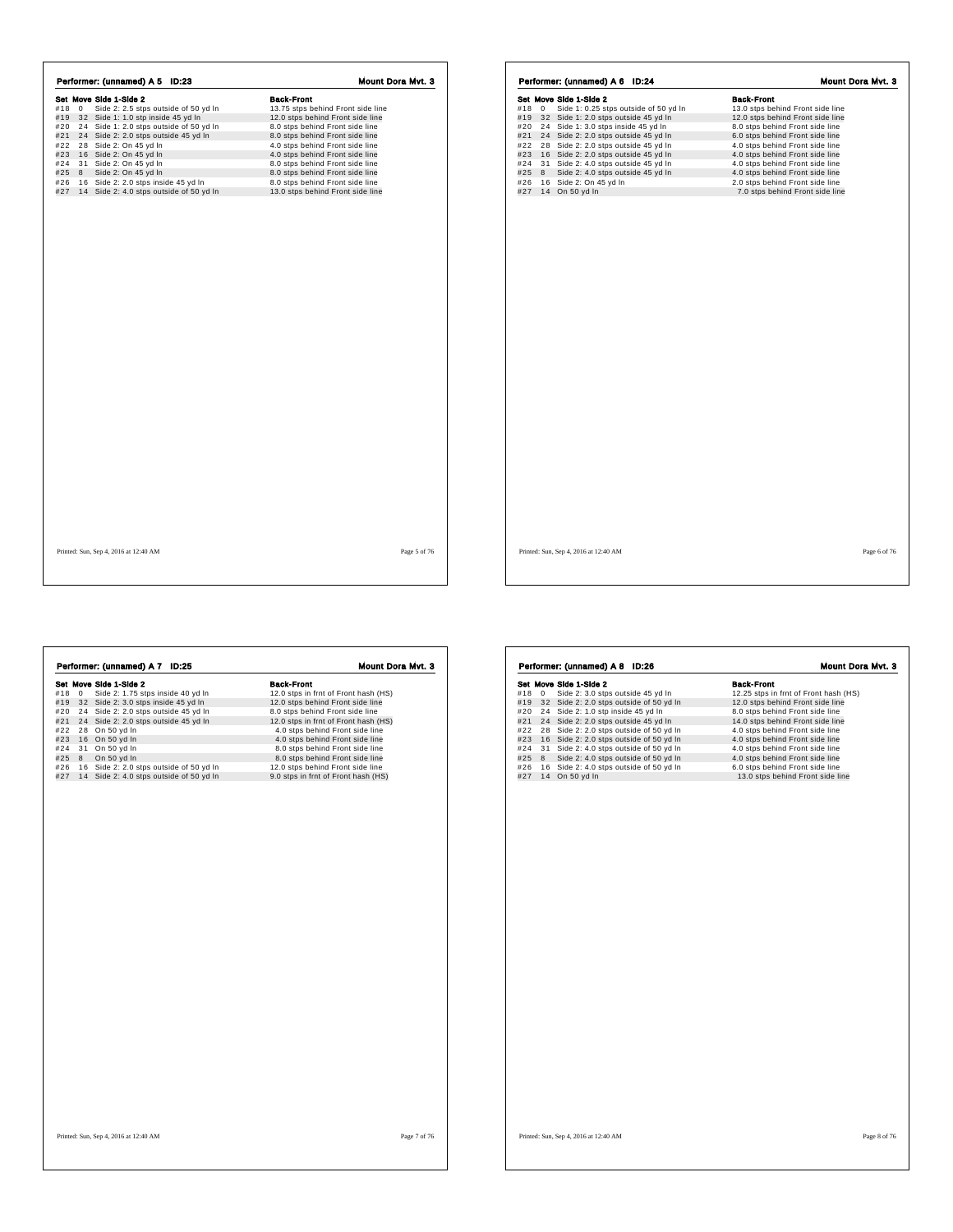|                       | Set Move Side 1-Side 2                                                          | <b>Back-Front</b>                                                   |
|-----------------------|---------------------------------------------------------------------------------|---------------------------------------------------------------------|
| #18<br>$\overline{0}$ | Side 2: On 45 yd In                                                             | 12.5 stps in frnt of Front hash (HS)                                |
| #19                   | 32 Side 1: 1.0 stp outside of 50 yd In                                          | 12.0 stps behind Front side line                                    |
| #20                   | 24 Side 2: 4.0 stps outside of 50 yd In<br>24 Side 2: 2.0 stps outside 45 yd In | 8.0 stps behind Front side line<br>12.0 stps behind Front side line |
| #21<br>#22            | 28 Side 2: 4.0 stps outside of 50 yd In                                         | 4.0 stps behind Front side line                                     |
| #23                   | 16 Side 2: 4.0 stps outside of 50 yd In                                         | 4.0 stps behind Front side line                                     |
| #24                   | 31 Side 2: 4.0 stps outside of 50 yd In                                         | 8.0 stps behind Front side line                                     |
| #25<br>8              | Side 2: 4.0 stps outside of 50 yd In                                            | 8.0 stps behind Front side line                                     |
| #26                   | 16 Side 2: 4.0 stps outside of 50 yd In                                         | 10.0 stps behind Front side line                                    |
| #27                   | 14 Side 2: 4.0 stps outside of 50 yd In                                         | 12.0 stps in frnt of Front hash (HS)                                |
|                       |                                                                                 |                                                                     |

Set Move Side 1-Side 2 3.25 stps inside 30 yd in<br>
#18 0 Side 2: 3.25 stps inside 30 yd in<br>
#19 32 Side 1: 1.0 stp outside of 50 yd in<br>
#22 28 Side 1: 4.0 stps outside of 50 yd in<br>
#22 24 Side 2: 4.0 stps outside of 50 yd i **EXECUTE 127 1 4 Side 2:** 4.0 stps in side 4 Syd ln<br> **Side 2:** 3.25 stps in side 30 yd ln 12.0 stps in frnt of Front hash (HS)<br>
#27 22 4 On 50 yd ln 12.0 stps outside of 50 yd ln 10.0 stps behind Front hash (HS)<br>
#22 28 S Performer: (unnamed) A 10 ID:28 Mount Dora Mvt. 3

Printed: Sun, Sep 4, 2016 at 12:40 AM Page 9 of 76

Printed: Sun, Sep 4, 2016 at 12:40 AM Page 10 of 76

| #18<br>#19<br>#20<br>#21<br>#22<br>#23<br>#24 | Set Move Side 1-Side 2<br>Side 2: 1.0 stp outside 40 yd In<br>0<br>32 Side 2: On 45 yd In<br>24 Side 2: 3.0 stps inside 40 yd In<br>24 Side 2: 2.0 stps outside 45 yd In<br>28 Side 1: 2.0 stps outside of 50 yd In | <b>Back-Front</b><br>11.75 stps in frnt of Front hash (HS)<br>12.0 stps behind Front side line<br>8.0 stps behind Front side line<br>10.0 stps in frnt of Front hash (HS) |
|-----------------------------------------------|---------------------------------------------------------------------------------------------------------------------------------------------------------------------------------------------------------------------|---------------------------------------------------------------------------------------------------------------------------------------------------------------------------|
|                                               |                                                                                                                                                                                                                     |                                                                                                                                                                           |
|                                               |                                                                                                                                                                                                                     |                                                                                                                                                                           |
|                                               |                                                                                                                                                                                                                     |                                                                                                                                                                           |
|                                               |                                                                                                                                                                                                                     |                                                                                                                                                                           |
|                                               |                                                                                                                                                                                                                     |                                                                                                                                                                           |
|                                               |                                                                                                                                                                                                                     | 4.0 stps behind Front side line                                                                                                                                           |
|                                               | 16 Side 1: 2.0 stps outside of 50 yd In                                                                                                                                                                             | 4.0 stps behind Front side line                                                                                                                                           |
|                                               | On 50 yd In<br>31                                                                                                                                                                                                   | 4.0 stps behind Front side line                                                                                                                                           |
| #25                                           | On 50 yd In<br>8                                                                                                                                                                                                    | 4.0 stps behind Front side line                                                                                                                                           |
| #26                                           | 16 Side 2: 2.0 stps outside of 50 yd In                                                                                                                                                                             | 8.0 stps behind Front side line                                                                                                                                           |
| #27                                           | On 50 yd In<br>14                                                                                                                                                                                                   | 12.0 stps in frnt of Front hash (HS)                                                                                                                                      |
|                                               |                                                                                                                                                                                                                     |                                                                                                                                                                           |
|                                               |                                                                                                                                                                                                                     |                                                                                                                                                                           |

|     |              | Set Move Side 1-Side 2              | <b>Back-Front</b>                    |
|-----|--------------|-------------------------------------|--------------------------------------|
| #18 | $\mathbf{0}$ | Side 2: 0.5 stps inside 45 yd In    | 1.75 stps behind Front hash (HS)     |
| #19 |              | 32 Side 2: 3.0 stps inside 45 yd In | on Front hash (HS)                   |
| #20 |              | 24 Side 1: 2.0 stps inside 45 yd In | 12.0 stps in frnt of Front hash (HS) |
| #21 |              | 24 Side 1: 4.0 stps inside 35 yd In | on Front hash (HS)                   |
| #22 |              | 28 Side 1: On 35 yd In              | 14.0 stps behind Front side line     |
| #23 |              | 16 Side 1: On 35 yd In              | 14.0 stps behind Front side line     |
| #24 |              | 31 Side 1: 3.0 stps inside 35 yd In | 10.0 stps behind Front side line     |
| #25 | 8            | Side 1: 3.0 stps inside 35 yd In    | 10.0 stps behind Front side line     |
| #26 |              | 16 Side 1: On 45 yd In              | 12.0 stps behind Front side line     |
| #27 |              | 14 Side 1: 4.0 stps inside 45 yd In | 7.0 stps behind Front side line      |
|     |              |                                     |                                      |
|     |              |                                     |                                      |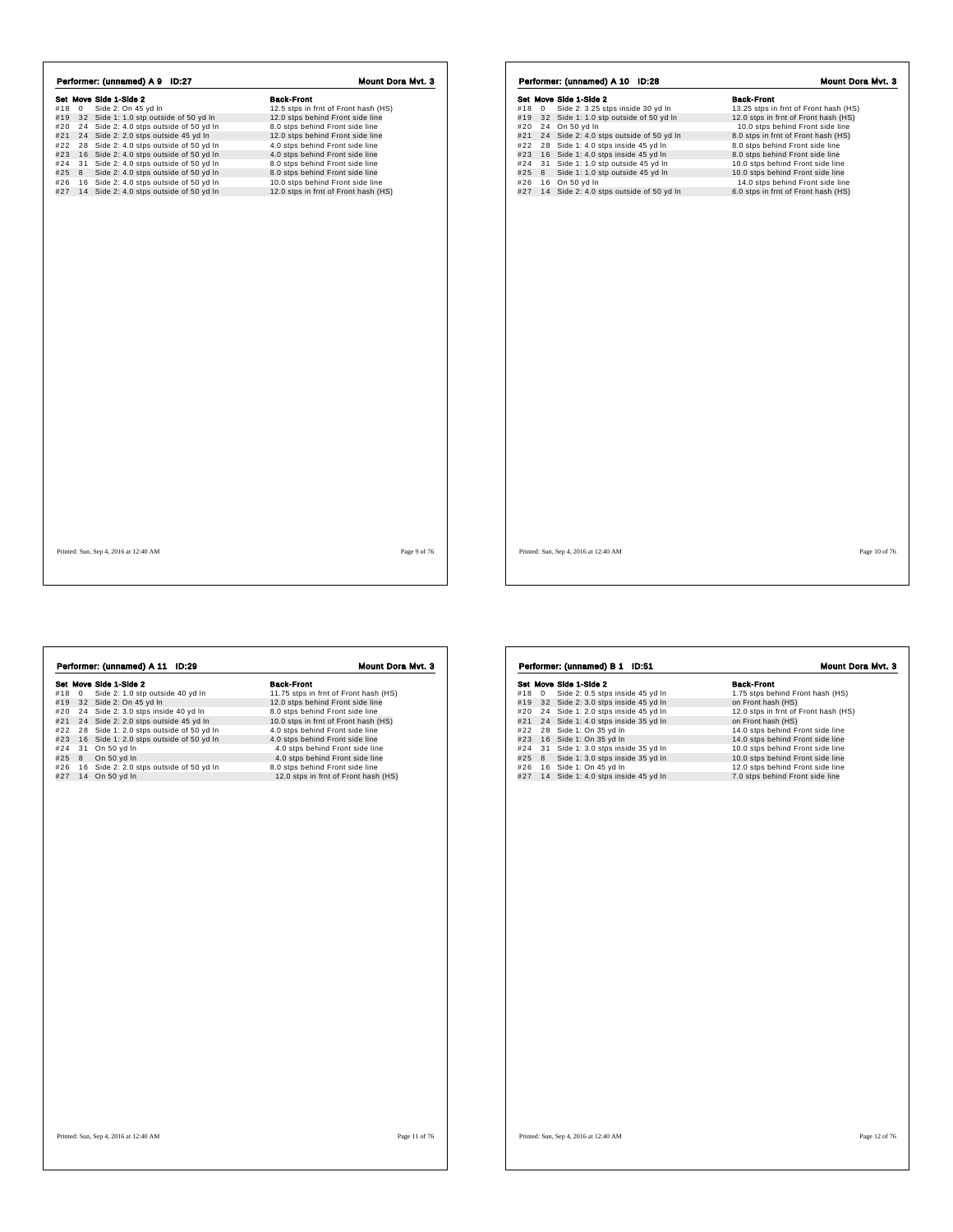|     |              | Performer: (unnamed) B 2 ID:52           | Mount Dora Mvt. 3                    |
|-----|--------------|------------------------------------------|--------------------------------------|
|     |              | Set Move Side 1-Side 2                   | <b>Back-Front</b>                    |
| #18 | $\mathbf{0}$ | Side 2: 3.75 stps outside 45 yd In       | 1.25 stps behind Front hash (HS)     |
|     |              | #19 32 Side 1: 2.0 stps outside 45 yd In | 4.0 stps in frnt of Front hash (HS)  |
| #20 |              | 24 Side 1: 1.0 stp outside 40 yd In      | 14.0 stps behind Front side line     |
| #21 |              | 24 Side 1: On 35 yd In                   | 4.0 stps in frnt of Front hash (HS)  |
| #22 |              | 28 Side 1: 4.0 stps inside 30 yd In      | 10.0 stps in frnt of Front hash (HS) |
|     |              | #23 16 Side 1: 4.0 stps inside 30 yd In  | 10.0 stps in frnt of Front hash (HS) |
| #24 |              | 31 Side 1: On 35 yd In                   | 10.0 stps behind Front side line     |
| #25 | 8            | Side 1: On 35 yd In                      | 10.0 stps behind Front side line     |
| #26 |              | 16 Side 1: 3.0 stps outside 45 yd In     | 12.0 stps behind Front side line     |
| #27 |              | 14 Side 1: 4.0 stps inside 45 yd In      | 10.0 stps behind Front side line     |
|     |              |                                          |                                      |
|     |              |                                          |                                      |
|     |              |                                          |                                      |
|     |              |                                          |                                      |
|     |              |                                          |                                      |
|     |              |                                          |                                      |
|     |              |                                          |                                      |
|     |              |                                          |                                      |
|     |              |                                          |                                      |
|     |              |                                          |                                      |
|     |              |                                          |                                      |
|     |              |                                          |                                      |
|     |              |                                          |                                      |
|     |              |                                          |                                      |
|     |              |                                          |                                      |
|     |              |                                          |                                      |
|     |              |                                          |                                      |
|     |              |                                          |                                      |
|     |              |                                          |                                      |
|     |              |                                          |                                      |
|     |              |                                          |                                      |
|     |              |                                          |                                      |
|     |              |                                          |                                      |
|     |              |                                          |                                      |
|     |              |                                          |                                      |
|     |              |                                          |                                      |
|     |              |                                          |                                      |

|     |             | Performer: (unnamed) B 3 ID:53          | <b>Mount Dora Myt. 3</b>             |
|-----|-------------|-----------------------------------------|--------------------------------------|
|     |             | Set Move Side 1-Side 2                  | <b>Back-Front</b>                    |
| #18 | $\mathbf 0$ | Side 2: 1.5 stps outside 45 yd In       | 1.5 stps behind Front hash (HS)      |
| #19 |             | 32 Side 2: On 45 yd In                  | on Front hash (HS)                   |
| #20 |             | 24 Side 1: 3.0 stps outside of 50 yd In | 12.0 stps in frnt of Front hash (HS) |
| #21 |             | 24 Side 1: 4.0 stps inside 35 yd In     | 4.0 stps in frnt of Front hash (HS)  |
| #22 |             | 28 Side 1: 4.0 stps inside 30 yd In     | 14.0 stps behind Front side line     |
|     |             | #23 16 Side 1: 4.0 stps inside 30 yd In | 14.0 stps behind Front side line     |
| #24 |             | 31 Side 1: 3.0 stps outside 35 yd In    | 10.0 stps behind Front side line     |
| #25 | 8           | Side 1: 3.0 stps outside 35 yd In       | 10.0 stps behind Front side line     |
| #26 |             | 16 Side 1: 2.0 stps inside 40 yd In     | 12.0 stps behind Front side line     |
|     |             | #27 14 Side 1: 4.0 stps inside 45 yd In | 13.0 stps behind Front side line     |
|     |             |                                         |                                      |
|     |             |                                         |                                      |

| I |  |
|---|--|
|---|--|

|     |            | Performer: (unnamed) C 1 ID:9        | Mount Dora Myt. 3                |
|-----|------------|--------------------------------------|----------------------------------|
|     |            | Set Move Side 1-Side 2               | <b>Back-Front</b>                |
| #18 | $^{\circ}$ | Side 1: 3.5 stps inside 30 yd In     | 8.0 stps behind Front side line  |
| #19 |            | 32 Side 2: On 45 yd In               | 4.0 stps behind Front side line  |
| #20 |            | 24 Side 2: 3.0 stps inside 35 yd In  | 4.0 stps behind Front side line  |
| #21 |            | 24 Side 2: 3.0 stps inside 25 yd In  | 4.0 stps behind Front side line  |
| #22 | 28         | Side 2: On 40 yd In                  | 4.0 stps behind Front side line  |
| #23 |            | 16 Side 2: On 40 yd In               | 4.0 stps behind Front side line  |
| #24 |            | 31 Side 2: 1.0 stp inside 30 yd In   | 10.0 stps behind Front side line |
| #25 |            | 8 Side 2: 1.0 stp inside 30 yd In    | 10.0 stps behind Front side line |
| #26 |            | 16 Side 2: 4.0 stps outside 40 yd In | 10.0 stps behind Front side line |
| #27 |            | 14 Side 2: 4.0 stps outside 40 yd In | 4.0 stps behind Front side line  |
|     |            |                                      |                                  |

|     |              | Set Move Side 1-Side 2                 | <b>Back-Front</b>                |
|-----|--------------|----------------------------------------|----------------------------------|
| #18 | $\mathbf{0}$ | Side 1: 3.0 stps inside 25 yd In       | 9.0 stps behind Front side line  |
| #19 |              | 32 Side 1: 1.0 stp outside of 50 yd In | 4.0 stps behind Front side line  |
| #20 |              | 24 Side 2: 4.0 stps outside 45 yd In   | 4.0 stps behind Front side line  |
| #21 |              | 24 Side 2: 4.0 stps outside 35 yd In   | 4.0 stps behind Front side line  |
| #22 |              | 28 Side 2: 2.0 stps inside 40 yd In    | 4.0 stps behind Front side line  |
| #23 |              | 16 Side 2: 2.0 stps inside 40 yd In    | 4.0 stps behind Front side line  |
| #24 | 31           | Side 2: 1.0 stp outside 35 yd In       | 10.0 stps behind Front side line |
| #25 | 8            | Side 2: 1.0 stp outside 35 yd In       | 10.0 stps behind Front side line |
| #26 |              | 16 Side 2: 2.0 stps inside 40 yd In    | 4.0 stps behind Front side line  |
| #27 |              | 14 Side 2: On 45 yd In                 | 4.0 stps behind Front side line  |
|     |              |                                        |                                  |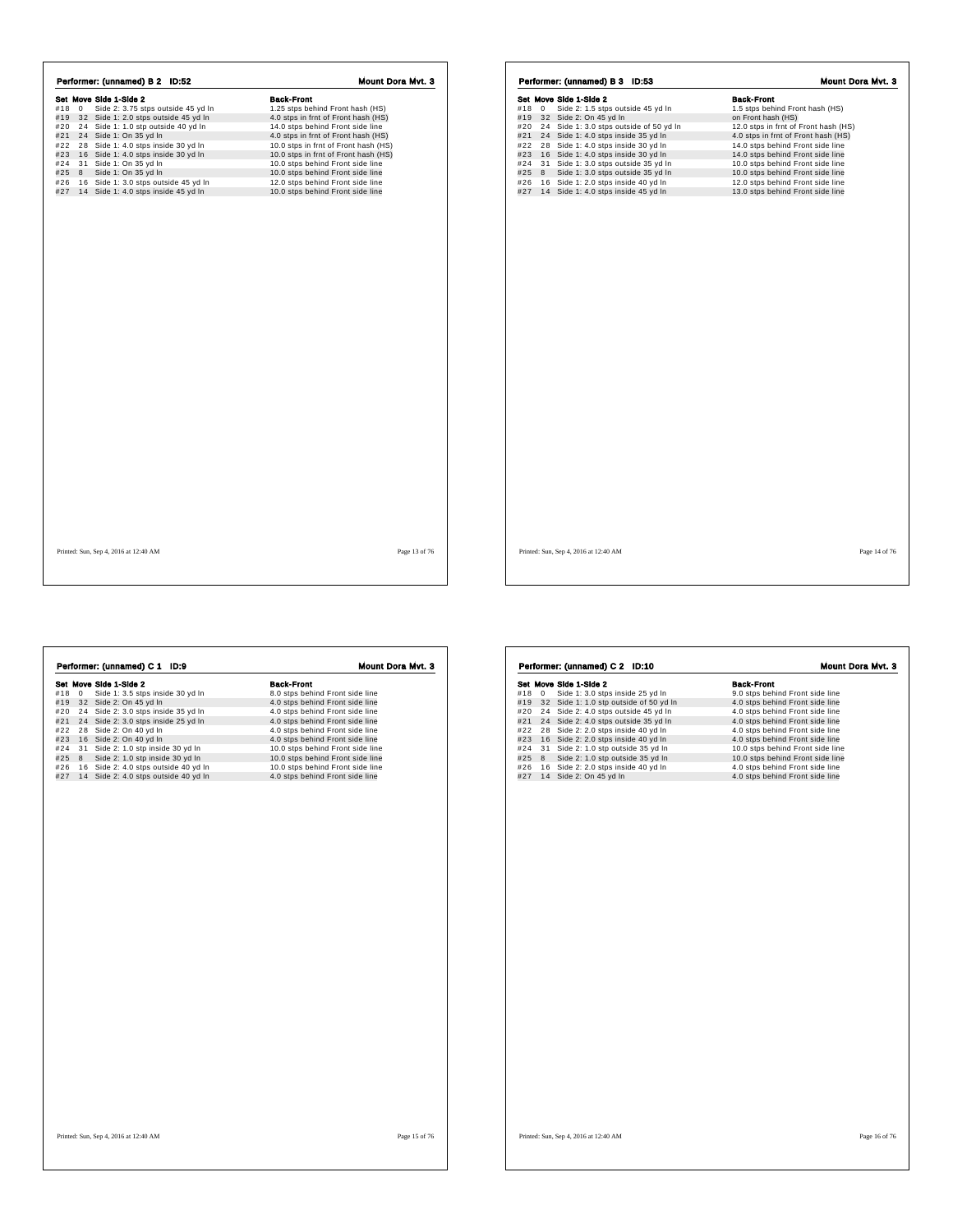|            |              | Set Move Side 1-Side 2                                                      | <b>Back-Front</b>                                                  |
|------------|--------------|-----------------------------------------------------------------------------|--------------------------------------------------------------------|
| #18        | $\mathbf{0}$ | Side 1: 2.5 stps outside 25 yd In                                           | 10.25 stps behind Front side line                                  |
|            |              | #19 32 Side 1: 1.0 stp inside 45 yd In                                      | 4.0 stps behind Front side line                                    |
|            |              | #20 24 Side 2: 2.0 stps inside 45 yd In                                     | 4.0 stps behind Front side line                                    |
| #21        |              | 24 Side 2: 2.0 stps inside 35 yd In                                         | 4.0 stps behind Front side line                                    |
| #22        |              | 28 Side 2: 2.0 stps inside 40 yd In                                         | 8.0 stps behind Front side line                                    |
| #23        |              | 16 Side 2: 2.0 stps inside 40 yd In                                         | 8.0 stps behind Front side line                                    |
| #24        |              | 31 Side 2: 3.0 stps inside 35 yd In                                         | 10.0 stps behind Front side line                                   |
| #25        | 8            | Side 2: 3.0 stps inside 35 yd In                                            | 10.0 stps behind Front side line                                   |
| #26<br>#27 |              | 16 Side 2: 2.0 stps inside 40 yd In<br>14 Side 2: 4.0 stps outside 45 yd In | 8.0 stps behind Front side line<br>7.0 stps behind Front side line |
|            |              |                                                                             |                                                                    |
|            |              |                                                                             |                                                                    |

|     |   | Set Move Side 1-Side 2                  |  |  | <b>Back-Front</b>                |                                 |  |  |
|-----|---|-----------------------------------------|--|--|----------------------------------|---------------------------------|--|--|
| #18 | 0 | Side 1: On 20 yd In                     |  |  | 12.0 stps behind Front side line |                                 |  |  |
| #19 |   | 32 Side 1: 3.0 stps inside 40 yd In     |  |  | 4.0 stps behind Front side line  |                                 |  |  |
| #20 |   | 24 On 50 yd In                          |  |  |                                  | 4.0 stps behind Front side line |  |  |
| #21 |   | 24 Side 2: On 40 yd In                  |  |  | 4.0 stps behind Front side line  |                                 |  |  |
| #22 |   | 28 Side 2: 2.0 stps inside 40 yd In     |  |  | 12.0 stps behind Front side line |                                 |  |  |
| #23 |   | 16 Side 2: 2.0 stps inside 40 yd In     |  |  | 12.0 stps behind Front side line |                                 |  |  |
| #24 |   | 31 Side 2: 1.0 stp outside 40 yd In     |  |  | 10.0 stps behind Front side line |                                 |  |  |
| #25 | 8 | Side 2: 1.0 stp outside 40 yd In        |  |  | 10.0 stps behind Front side line |                                 |  |  |
| #26 |   | 16 Side 2: 2.0 stps outside 45 yd In    |  |  | 4.0 stps behind Front side line  |                                 |  |  |
| #27 |   | 14 Side 2: 4.0 stps outside of 50 yd In |  |  | 7.0 stps behind Front side line  |                                 |  |  |
|     |   |                                         |  |  |                                  |                                 |  |  |
|     |   |                                         |  |  |                                  |                                 |  |  |
|     |   |                                         |  |  |                                  |                                 |  |  |
|     |   |                                         |  |  |                                  |                                 |  |  |
|     |   |                                         |  |  |                                  |                                 |  |  |
|     |   |                                         |  |  |                                  |                                 |  |  |
|     |   |                                         |  |  |                                  |                                 |  |  |
|     |   |                                         |  |  |                                  |                                 |  |  |
|     |   |                                         |  |  |                                  |                                 |  |  |
|     |   |                                         |  |  |                                  |                                 |  |  |
|     |   |                                         |  |  |                                  |                                 |  |  |
|     |   |                                         |  |  |                                  |                                 |  |  |
|     |   |                                         |  |  |                                  |                                 |  |  |
|     |   |                                         |  |  |                                  |                                 |  |  |
|     |   |                                         |  |  |                                  |                                 |  |  |
|     |   |                                         |  |  |                                  |                                 |  |  |
|     |   |                                         |  |  |                                  |                                 |  |  |
|     |   |                                         |  |  |                                  |                                 |  |  |
|     |   |                                         |  |  |                                  |                                 |  |  |
|     |   |                                         |  |  |                                  |                                 |  |  |
|     |   |                                         |  |  |                                  |                                 |  |  |
|     |   |                                         |  |  |                                  |                                 |  |  |
|     |   |                                         |  |  |                                  |                                 |  |  |
|     |   |                                         |  |  |                                  |                                 |  |  |
|     |   |                                         |  |  |                                  |                                 |  |  |
|     |   |                                         |  |  |                                  |                                 |  |  |
|     |   |                                         |  |  |                                  |                                 |  |  |
|     |   |                                         |  |  |                                  |                                 |  |  |
|     |   |                                         |  |  |                                  |                                 |  |  |

 $\overline{1}$ 

|     |             | Performer: (unnamed) C 5 ID:13      | Mount Dora Myt. 3                |
|-----|-------------|-------------------------------------|----------------------------------|
|     |             | Set Move Side 1-Side 2              | <b>Back-Front</b>                |
| #18 | $\mathbf 0$ | Side 1: 0.75 stps inside 30 yd In   | 8.0 stps behind Front side line  |
| #19 | 32          | Side 2: 3.0 stps inside 45 yd In    | 4.0 stps behind Front side line  |
| #20 | 24          | Side 2: 2.0 stps outside 40 yd In   | 4.0 stps behind Front side line  |
| #21 | 24          | Side 2: 2.0 stps outside 30 yd In   | 4.0 stps behind Front side line  |
| #22 | 28          | Side 2: On 40 yd In                 | 6.0 stps behind Front side line  |
| #23 |             | 16 Side 2: On 40 yd In              | 6.0 stps behind Front side line  |
| #24 |             | 31 Side 2: 3.0 stps inside 30 yd In | 10.0 stps behind Front side line |
| #25 | 8           | Side 2: 3.0 stps inside 30 yd In    | 10.0 stps behind Front side line |
| #26 | 16          | Side 2: 2.0 stps outside 40 yd In   | 8.0 stps behind Front side line  |
| #27 |             | 14 Side 2: On 40 yd In              | 4.0 stps behind Front side line  |
|     |             |                                     |                                  |
|     |             |                                     |                                  |
|     |             |                                     |                                  |
|     |             |                                     |                                  |
|     |             |                                     |                                  |

|     |            | Performer: (unnamed) C 6 ID:14      | Mount Dora Myt. 3                |
|-----|------------|-------------------------------------|----------------------------------|
|     |            | Set Move Side 1-Side 2              | <b>Back-Front</b>                |
| #18 | $^{\circ}$ | Side 1: 1.5 stps outside 35 yd In   | 7.75 stps behind Front side line |
| #19 |            | 32 Side 1: 3.0 stps inside 40 yd In | 8.0 stps behind Front side line  |
| #20 | 24         | Side 1: 4.0 stps inside 45 yd In    | 6.0 stps behind Front side line  |
| #21 |            | 24 Side 2: 3.0 stps inside 40 yd In | 4.0 stps behind Front side line  |
| #22 | 28         | Side 2: 2.0 stps inside 40 yd In    | 14.0 stps behind Front side line |
| #23 |            | 16 Side 2: 2.0 stps inside 40 yd In | 14.0 stps behind Front side line |
| #24 | 31         | Side 2: 1.0 stp inside 40 yd In     | 10.0 stps behind Front side line |
| #25 | 8          | Side 2: 1.0 stp inside 40 yd In     | 10.0 stps behind Front side line |
| #26 | 16         | Side 2: 2.0 stps outside 45 yd In   | on Front side line               |
| #27 | 14         | On 50 yd In                         | 4.0 stps behind Front side line  |
|     |            |                                     |                                  |
|     |            |                                     |                                  |
|     |            |                                     |                                  |
|     |            |                                     |                                  |
|     |            |                                     |                                  |
|     |            |                                     |                                  |
|     |            |                                     |                                  |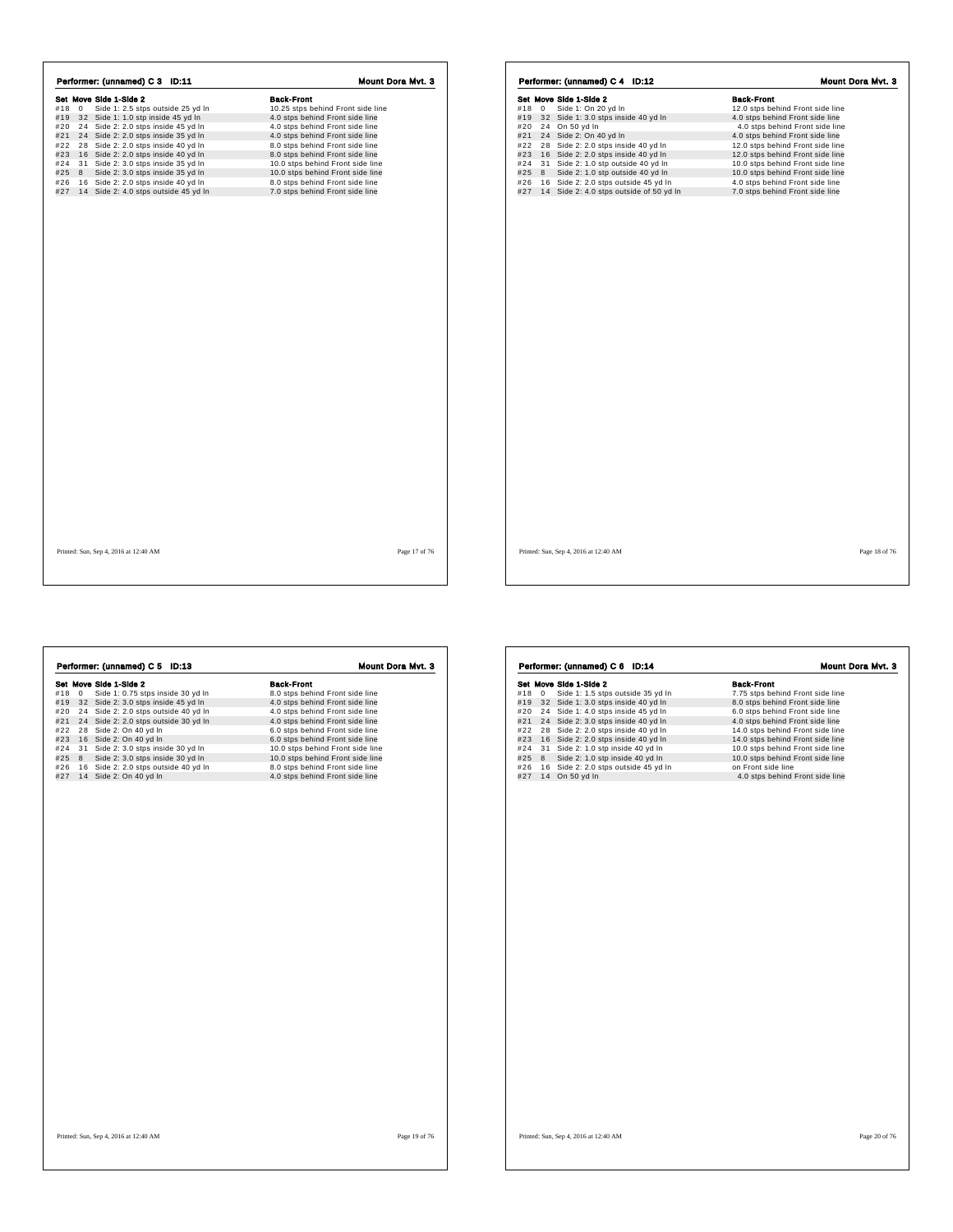|                     | Performer: (unnamed) C 7 ID:15                                 | Mount Dora Mvt. 3                                                  |
|---------------------|----------------------------------------------------------------|--------------------------------------------------------------------|
|                     | Set Move Side 1-Side 2                                         | <b>Back-Front</b>                                                  |
| #18<br>$\mathbf{0}$ | Side 1: 2.0 stps outside 30 yd In                              | 8.5 stps behind Front side line                                    |
|                     | #19 32 Side 2: 2.0 stps outside of 50 yd In                    | 4.0 stps behind Front side line                                    |
| #20                 | 24 Side 2: 1.0 stp inside 40 yd In                             | 4.0 stps behind Front side line                                    |
|                     | #21 24 Side 2: 1.0 stp inside 30 yd In                         | 4.0 stps behind Front side line                                    |
| #22                 | 28 Side 2: On 40 yd In                                         | 8.0 stps behind Front side line                                    |
| #23                 | 16 Side 2: On 40 yd In                                         | 8.0 stps behind Front side line                                    |
| #24                 | 31 Side 2: 3.0 stps outside 35 yd In                           | 10.0 stps behind Front side line                                   |
| #25                 | Side 2: 3.0 stps outside 35 yd In<br>8                         | 10.0 stps behind Front side line                                   |
| #26<br>#27          | 16 Side 2: On 40 yd In<br>14 Side 2: 4.0 stps outside 45 yd In | 6.0 stps behind Front side line<br>4.0 stps behind Front side line |
|                     |                                                                |                                                                    |
|                     |                                                                |                                                                    |

|                    | Set Move Side 1-Side 2                  | <b>Back-Front</b>                |  |
|--------------------|-----------------------------------------|----------------------------------|--|
| #18<br>$\mathbf 0$ | Side 1: 0.25 stps inside 25 yd In       | 9.5 stps behind Front side line  |  |
| #19                | 32 Side 1: 4.0 stps inside 45 yd In     | 4.0 stps behind Front side line  |  |
| #20                | 24 Side 2: 1.0 stp outside 45 yd In     | 4.0 stps behind Front side line  |  |
| #21                | 24 Side 2: 1.0 stp outside 35 yd In     | 4.0 stps behind Front side line  |  |
| #22                | 28 Side 2: 2.0 stps inside 40 yd In     | 6.0 stps behind Front side line  |  |
| #23                | 16 Side 2: 2.0 stps inside 40 yd In     | 6.0 stps behind Front side line  |  |
| #24                | 31 Side 2: 1.0 stp inside 35 yd In      | 10.0 stps behind Front side line |  |
| #25<br>8           | Side 2: 1.0 stp inside 35 yd In         | 10.0 stps behind Front side line |  |
| #26                | 16 Side 2: 4.0 stps outside 45 yd In    | 2.0 stps behind Front side line  |  |
| #27                | 14 Side 2: 4.0 stps outside of 50 yd In | 4.0 stps behind Front side line  |  |
|                    |                                         |                                  |  |
|                    |                                         |                                  |  |

 $\overline{1}$ 

 $\sqrt{ }$ 

|     |   | Performer: (unnamed) C 9 ID:17          | <b>Mount Dora Myt. 3</b>         |
|-----|---|-----------------------------------------|----------------------------------|
|     |   | Set Move Side 1-Side 2                  | <b>Back-Front</b>                |
| #18 | 0 | Side 1: 2.5 stps inside 20 yd In        | 11.0 stps behind Front side line |
| #19 |   | 32 Side 1: 2.0 stps outside 45 yd In    | 4.0 stps behind Front side line  |
| #20 |   | 24 Side 2: 3.0 stps outside of 50 yd In | 4.0 stps behind Front side line  |
| #21 |   | 24 Side 2: 3.0 stps outside 40 yd In    | 4.0 stps behind Front side line  |
| #22 |   | 28 Side 2: 2.0 stps inside 40 yd In     | 10.0 stps behind Front side line |
| #23 |   | 16 Side 2: 2.0 stps inside 40 yd In     | 10.0 stps behind Front side line |
| #24 |   | 31 Side 2: 3.0 stps outside 40 yd In    | 10.0 stps behind Front side line |
| #25 | 8 | Side 2: 3.0 stps outside 40 yd In       | 10.0 stps behind Front side line |
| #26 |   | 16 Side 2: 4.0 stps outside 45 yd In    | 6.0 stps behind Front side line  |
| #27 |   | 14 Side 2: On 45 yd In                  | 7.0 stps behind Front side line  |
|     |   |                                         |                                  |
|     |   |                                         |                                  |
|     |   |                                         |                                  |
|     |   |                                         |                                  |
|     |   |                                         |                                  |
|     |   |                                         |                                  |
|     |   |                                         |                                  |

 $\sqrt{ }$ 

|     |             | Performer: (unnamed) D 1 ID:68       | Mount Dora Myt. 3                 |
|-----|-------------|--------------------------------------|-----------------------------------|
|     |             | Set Move Side 1-Side 2               | <b>Back-Front</b>                 |
| #18 | $\mathbf 0$ | Side 2: 1.0 stp outside 45 yd In     | on Back hash (HS)                 |
| #19 |             | 32 Side 1: 3.75 stps inside 45 yd In | 13.75 stps behind Front hash (HS) |
| #20 | 24          | Side 2: 4.0 stps outside of 50 yd In | 5.0 stps behind Front hash (HS)   |
| #21 |             | 24 Side 2: 1.0 stp inside 45 vd In   | 9.0 stps behind Front hash (HS)   |
| #22 |             | 28 Side 2: 1.0 stp inside 45 yd In   | 5.0 stps behind Front hash (HS)   |
| #23 |             | 16 Side 2: 1.0 stp inside 45 yd In   | 5.0 stps behind Front hash (HS)   |
| #24 |             | 31 Side 2: On 45 yd In               | 8.0 stps behind Front hash (HS)   |
| #25 | 8           | Side 2: On 45 yd In                  | 8.0 stps behind Front hash (HS)   |
| #26 |             | 16 Side 2: 4.0 stps outside 45 yd In | 6.0 stps behind Front hash (HS)   |
| #27 |             | 14 Side 2: 4.0 stps outside 45 yd In | 6.0 stps behind Front hash (HS)   |
|     |             |                                      |                                   |
|     |             |                                      |                                   |
|     |             |                                      |                                   |
|     |             |                                      |                                   |
|     |             |                                      |                                   |
|     |             |                                      |                                   |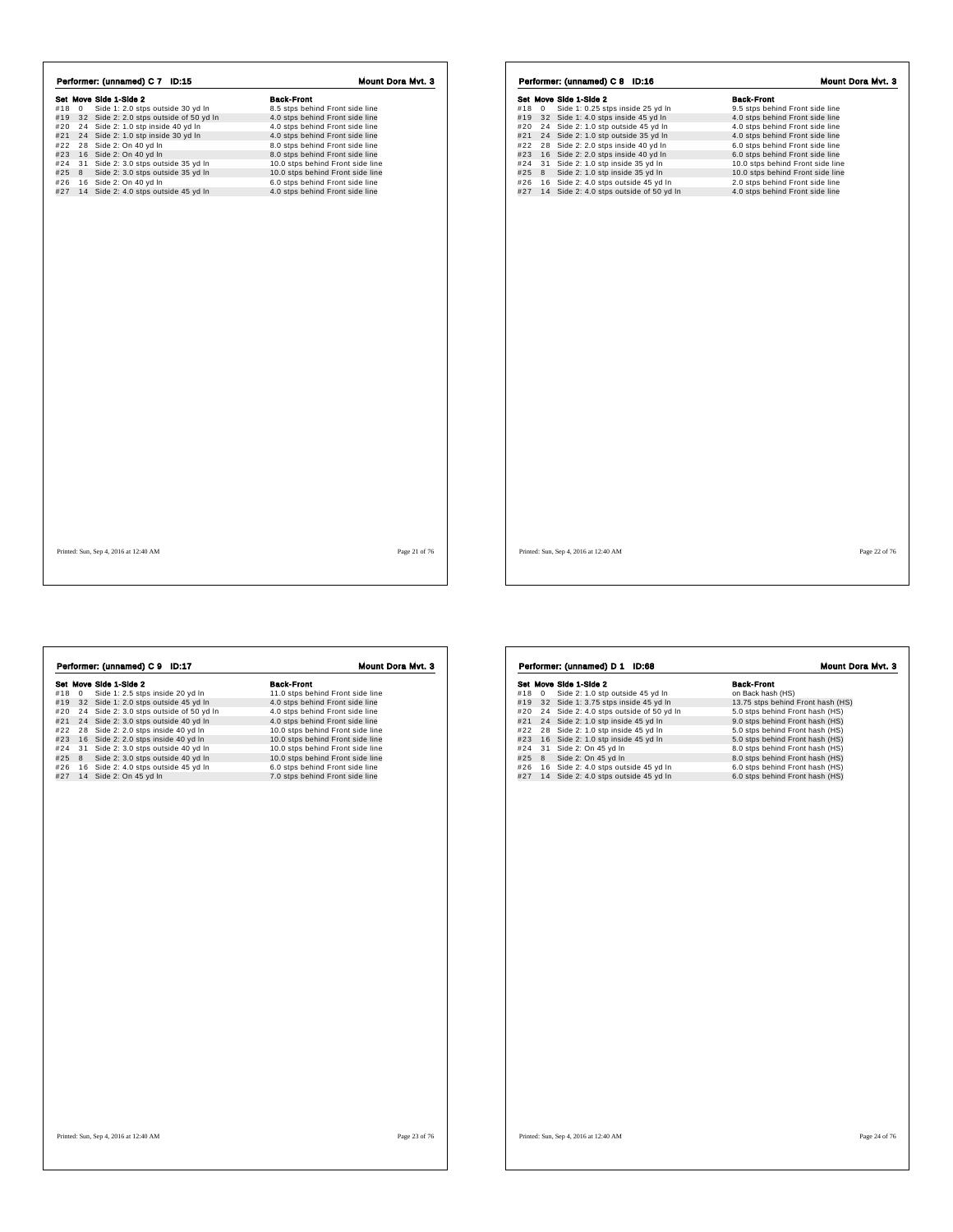|            |            | Set Move Side 1-Side 2                                                             | <b>Back-Front</b>                                                  |
|------------|------------|------------------------------------------------------------------------------------|--------------------------------------------------------------------|
| #18        | $^{\circ}$ | Side 2: 2.5 stps inside 45 yd In                                                   | on Back hash (HS)                                                  |
| #19        |            | 32 Side 1: 0.5 stps outside 45 yd In                                               | 12.75 stps behind Front hash (HS)                                  |
| #20        |            | 24 On 50 yd In                                                                     | 5.0 stps behind Front hash (HS)                                    |
|            |            | #21 24 Side 2: 3.0 stps outside of 50 yd In                                        | 9.0 stps behind Front hash (HS)                                    |
| #22        |            | 28 Side 2: 3.0 stps outside of 50 yd In                                            | 5.0 stps behind Front hash (HS)<br>5.0 stps behind Front hash (HS) |
| #23<br>#24 |            | 16 Side 2: 3.0 stps outside of 50 yd In<br>31 Side 2: 4.0 stps outside of 50 yd In | 8.0 stps behind Front hash (HS)                                    |
| #25        | 8          | Side 2: 4.0 stps outside of 50 yd In                                               | 8.0 stps behind Front hash (HS)                                    |
| #26        |            | 16 Side 2: On 45 yd In                                                             | 6.0 stps behind Front hash (HS)                                    |
|            |            | #27 14 Side 2: On 45 yd In                                                         | 6.0 stps behind Front hash (HS)                                    |
|            |            |                                                                                    |                                                                    |
|            |            | Printed: Sun, Sep 4, 2016 at 12:40 AM                                              | Page 25 of 76                                                      |

|     |   | Set Move Side 1-Side 2                  | <b>Back-Front</b>                 |
|-----|---|-----------------------------------------|-----------------------------------|
| #18 | 0 | Side 2: 1.5 stps outside of 50 yd In    | on Back hash (HS)                 |
| #19 |   | 32 Side 1: 3.25 stps inside 40 yd In    | 10.75 stps behind Front hash (HS) |
| #20 |   | 24 Side 1: 4.0 stps inside 45 yd In     | 5.0 stps behind Front hash (HS)   |
| #21 |   | 24 Side 1: 1.0 stp outside of 50 yd In  | 9.0 stps behind Front hash (HS)   |
| #22 |   | 28 Side 1: 1.0 stp outside of 50 yd In  | 5.0 stps behind Front hash (HS)   |
| #23 |   | 16 Side 1: 1.0 stp outside of 50 yd In  | 5.0 stps behind Front hash (HS)   |
| #24 |   | 31 On 50 yd In                          | 8.0 stps behind Front hash (HS)   |
| #25 | 8 | On 50 yd In                             | 8.0 stps behind Front hash (HS)   |
| #26 |   | 16 Side 2: 4.0 stps outside of 50 yd In | 6.0 stps behind Front hash (HS)   |
| #27 |   | 14 Side 2: 4.0 stps outside of 50 yd In | 6.0 stps behind Front hash (HS)   |
|     |   |                                         |                                   |
|     |   |                                         |                                   |

|     |              | Set Move Side 1-Side 2               | <b>Back-Front</b>               |
|-----|--------------|--------------------------------------|---------------------------------|
| #18 | $\mathbf{0}$ | Side 1: 2.0 stps outside of 50 yd In | on Back hash (HS)               |
| #19 |              | 32 Side 1: On 40 yd In               | 8.0 stps behind Front hash (HS) |
| #20 |              | 24 Side 1: On 45 yd In               | 5.0 stps behind Front hash (HS) |
| #21 |              | 24 Side 1: 3.0 stps inside 45 yd In  | 9.0 stps behind Front hash (HS) |
| #22 |              | 28 Side 1: 3.0 stps inside 45 yd In  | 5.0 stps behind Front hash (HS) |
| #23 |              | 16 Side 1: 3.0 stps inside 45 yd In  | 5.0 stps behind Front hash (HS) |
| #24 |              | 31 Side 1: 4.0 stps inside 45 yd In  | 8.0 stps behind Front hash (HS) |
| #25 |              | 8 Side 1: 4.0 stps inside 45 yd In   | 8.0 stps behind Front hash (HS) |
| #26 |              | 16 On 50 yd In                       | 6.0 stps behind Front hash (HS) |
| #27 |              | 14 On 50 yd In                       | 6.0 stps behind Front hash (HS) |
|     |              |                                      |                                 |

|     |              | Set Move Side 1-Side 2               | <b>Back-Front</b>                    |
|-----|--------------|--------------------------------------|--------------------------------------|
| #18 | $\mathbf{0}$ | Side 1: 2.25 stps inside 45 yd In    | 11.0 stps behind Front side line     |
| #19 |              | 32 Side 2: On 45 yd In               | 8.0 stps behind Front side line      |
| #20 |              | 24 Side 2: 1.0 stp outside 40 yd In  | 6.0 stps behind Front side line      |
| #21 |              | 24 Side 2: 3.0 stps inside 40 yd In  | 10.0 stps in frnt of Front hash (HS) |
| #22 |              | 28 On 50 yd In                       | 14.0 stps behind Front side line     |
| #23 |              | 16 On 50 yd In                       | 14.0 stps behind Front side line     |
| #24 |              | 31 On 50 yd In                       | 12.0 stps in frnt of Front hash (HS) |
| #25 |              | 8 On 50 yd In                        | 12.0 stps in frnt of Front hash (HS) |
| #26 |              | 16 Side 2: 2.0 stps inside 45 yd In  | 12.0 stps in frnt of Front hash (HS) |
| #27 |              | 14 Side 2: 4.0 stps outside 45 yd In | 9.0 stps in frnt of Front hash (HS)  |
|     |              |                                      |                                      |
|     |              |                                      |                                      |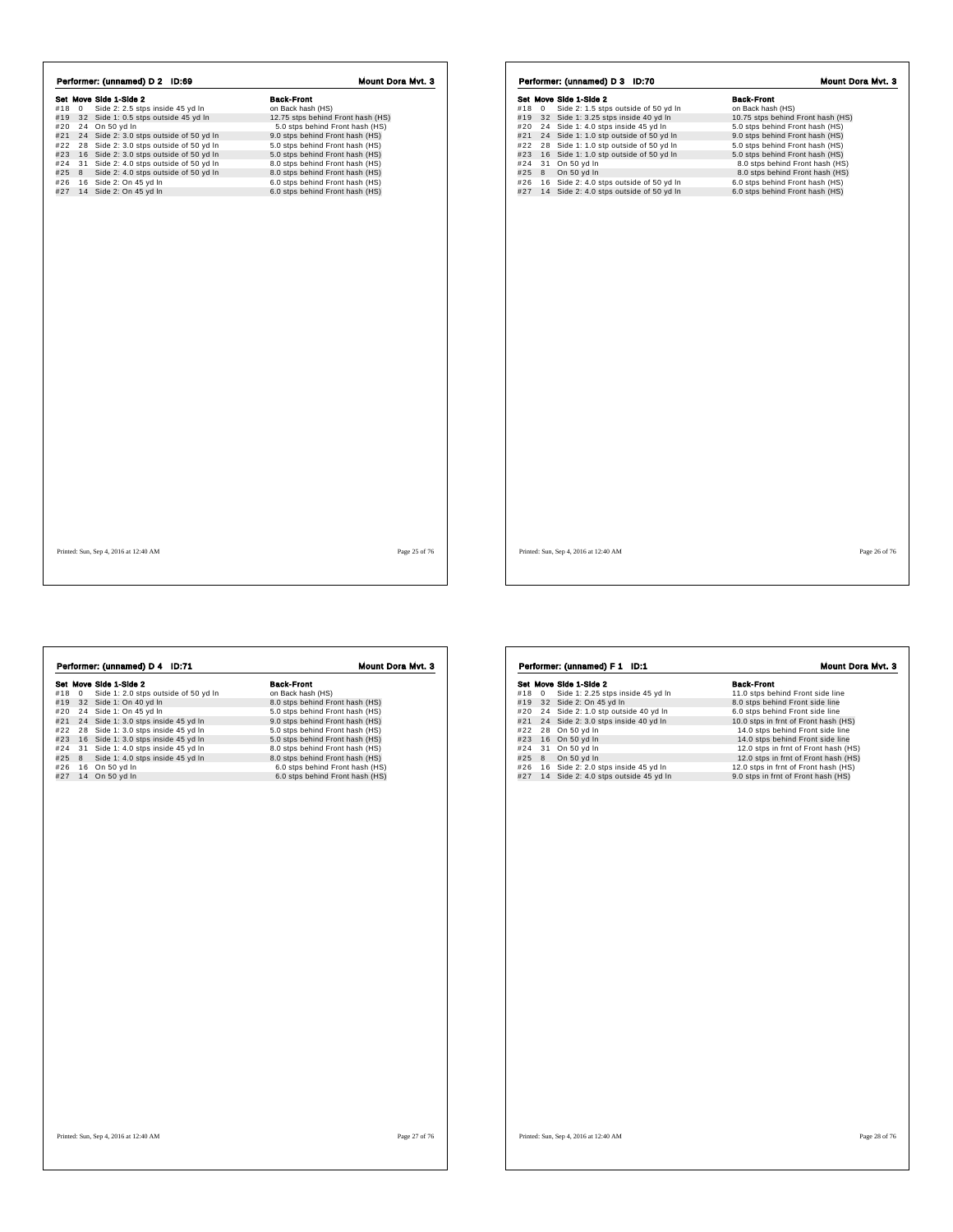| Set Move Side 1-Side 2<br>#18<br>Side 1: 3.0 stps outside of 50 yd In<br>12.0 stps behind Front side line<br>$\mathbf 0$<br>#19 32 Side 1: 3.0 stps inside 40 yd In<br>12.0 stps behind Front side line<br>24 Side 1: On 45 yd In<br>#20<br>8.0 stps behind Front side line<br>#21 24 Side 2: 2.0 stps outside 45 yd In<br>4.0 stps behind Front side line<br>#22<br>28 Side 2: 4.0 stps outside 45 yd In<br>4.0 stps behind Front side line<br>#23<br>16 Side 2: 4.0 stps outside 45 yd In<br>4.0 stps behind Front side line<br>31 Side 2: 4.0 stps outside 45 yd In<br>#24<br>8.0 stps behind Front side line<br>#25<br>8<br>Side 2: 4.0 stps outside 45 yd In<br>8.0 stps behind Front side line<br>#26<br>16 Side 2: On 45 yd In<br>6.0 stps behind Front side line<br>#27 14 Side 2: 4.0 stps outside of 50 yd In<br>10.0 stps behind Front side line |  |  |                   |  |
|-------------------------------------------------------------------------------------------------------------------------------------------------------------------------------------------------------------------------------------------------------------------------------------------------------------------------------------------------------------------------------------------------------------------------------------------------------------------------------------------------------------------------------------------------------------------------------------------------------------------------------------------------------------------------------------------------------------------------------------------------------------------------------------------------------------------------------------------------------------|--|--|-------------------|--|
|                                                                                                                                                                                                                                                                                                                                                                                                                                                                                                                                                                                                                                                                                                                                                                                                                                                             |  |  | <b>Back-Front</b> |  |
|                                                                                                                                                                                                                                                                                                                                                                                                                                                                                                                                                                                                                                                                                                                                                                                                                                                             |  |  |                   |  |
|                                                                                                                                                                                                                                                                                                                                                                                                                                                                                                                                                                                                                                                                                                                                                                                                                                                             |  |  |                   |  |
|                                                                                                                                                                                                                                                                                                                                                                                                                                                                                                                                                                                                                                                                                                                                                                                                                                                             |  |  |                   |  |
|                                                                                                                                                                                                                                                                                                                                                                                                                                                                                                                                                                                                                                                                                                                                                                                                                                                             |  |  |                   |  |
|                                                                                                                                                                                                                                                                                                                                                                                                                                                                                                                                                                                                                                                                                                                                                                                                                                                             |  |  |                   |  |
|                                                                                                                                                                                                                                                                                                                                                                                                                                                                                                                                                                                                                                                                                                                                                                                                                                                             |  |  |                   |  |
|                                                                                                                                                                                                                                                                                                                                                                                                                                                                                                                                                                                                                                                                                                                                                                                                                                                             |  |  |                   |  |
|                                                                                                                                                                                                                                                                                                                                                                                                                                                                                                                                                                                                                                                                                                                                                                                                                                                             |  |  |                   |  |
|                                                                                                                                                                                                                                                                                                                                                                                                                                                                                                                                                                                                                                                                                                                                                                                                                                                             |  |  |                   |  |
|                                                                                                                                                                                                                                                                                                                                                                                                                                                                                                                                                                                                                                                                                                                                                                                                                                                             |  |  |                   |  |
|                                                                                                                                                                                                                                                                                                                                                                                                                                                                                                                                                                                                                                                                                                                                                                                                                                                             |  |  |                   |  |
|                                                                                                                                                                                                                                                                                                                                                                                                                                                                                                                                                                                                                                                                                                                                                                                                                                                             |  |  |                   |  |
|                                                                                                                                                                                                                                                                                                                                                                                                                                                                                                                                                                                                                                                                                                                                                                                                                                                             |  |  |                   |  |
|                                                                                                                                                                                                                                                                                                                                                                                                                                                                                                                                                                                                                                                                                                                                                                                                                                                             |  |  |                   |  |
|                                                                                                                                                                                                                                                                                                                                                                                                                                                                                                                                                                                                                                                                                                                                                                                                                                                             |  |  |                   |  |

|     |   | Set Move Side 1-Side 2                  | <b>Back-Front</b>                    |
|-----|---|-----------------------------------------|--------------------------------------|
| #18 | 0 | Side 1: 3.25 stps outside 45 yd In      | 9.5 stps behind Front side line      |
| #19 |   | 32 Side 2: 2.0 stps outside of 50 yd In | 8.0 stps behind Front side line      |
| #20 |   | 24 Side 2: 3.0 stps outside 45 yd In    | 6.0 stps behind Front side line      |
| #21 |   | 24 Side 2: 3.0 stps inside 40 yd In     | 14.0 stps behind Front side line     |
| #22 |   | 28 Side 2: 4.0 stps outside of 50 yd In | 14.0 stps behind Front side line     |
| #23 |   | 16 Side 2: 4.0 stps outside of 50 yd In | 14.0 stps behind Front side line     |
| #24 |   | 31 Side 2: 4.0 stps outside of 50 yd In | 12.0 stps in frnt of Front hash (HS) |
| #25 | 8 | Side 2: 4.0 stps outside of 50 yd In    | 12.0 stps in frnt of Front hash (HS) |
| #26 |   | 16 Side 2: On 45 yd In                  | 14.0 stps behind Front side line     |
| #27 |   | 14 Side 2: 4.0 stps outside 45 yd In    | 12.0 stps in frnt of Front hash (HS) |
|     |   |                                         |                                      |
|     |   |                                         |                                      |
|     |   |                                         |                                      |
|     |   |                                         |                                      |
|     |   |                                         |                                      |
|     |   |                                         |                                      |
|     |   |                                         |                                      |
|     |   |                                         |                                      |
|     |   |                                         |                                      |
|     |   |                                         |                                      |
|     |   |                                         |                                      |
|     |   |                                         |                                      |
|     |   |                                         |                                      |
|     |   |                                         |                                      |
|     |   |                                         |                                      |
|     |   |                                         |                                      |
|     |   |                                         |                                      |
|     |   |                                         |                                      |
|     |   |                                         |                                      |
|     |   |                                         |                                      |
|     |   |                                         |                                      |
|     |   |                                         |                                      |
|     |   |                                         |                                      |
|     |   |                                         |                                      |
|     |   |                                         |                                      |
|     |   |                                         |                                      |
|     |   |                                         |                                      |
|     |   |                                         |                                      |
|     |   |                                         |                                      |
|     |   |                                         |                                      |
|     |   |                                         |                                      |
|     |   |                                         |                                      |
|     |   |                                         |                                      |
|     |   |                                         |                                      |

|     |             | Performer: (unnamed) F 4 ID:4           | <b>Mount Dora Myt. 3</b>             |
|-----|-------------|-----------------------------------------|--------------------------------------|
|     |             | Set Move Side 1-Side 2                  | <b>Back-Front</b>                    |
| #18 | $\mathbf 0$ | Side 1: 0.25 stps outside 45 yd In      | 10.25 stps behind Front side line    |
| #19 | 32          | Side 2: 3.0 stps inside 45 yd In        | 8.0 stps behind Front side line      |
| #20 | 24          | Side 2: 2.0 stps inside 40 yd In        | 6.0 stps behind Front side line      |
| #21 | 24          | Side 2: 3.0 stps inside 40 yd In        | 12.0 stps in frnt of Front hash (HS) |
| #22 | 28          | Side 2: 2.0 stps outside of 50 yd In    | 14.0 stps behind Front side line     |
| #23 |             | 16 Side 2: 2.0 stps outside of 50 yd In | 14.0 stps behind Front side line     |
| #24 | 31          | Side 2: 4.0 stps outside of 50 yd In    | 12.0 stps behind Front side line     |
| #25 | 8           | Side 2: 4.0 stps outside of 50 yd In    | 12.0 stps behind Front side line     |
| #26 |             | 16 Side 2: 2.0 stps inside 45 yd In     | 12.0 stps behind Front side line     |
| #27 |             | 14 Side 2: On 45 yd In                  | 12.0 stps in frnt of Front hash (HS) |
|     |             |                                         |                                      |
|     |             |                                         |                                      |
|     |             |                                         |                                      |
|     |             |                                         |                                      |
|     |             |                                         |                                      |
|     |             |                                         |                                      |
|     |             |                                         |                                      |

|                    | Performer: (unnamed) F 5 ID:5        | Mount Dora Mvt. 3                |
|--------------------|--------------------------------------|----------------------------------|
|                    | Set Move Side 1-Side 2               | <b>Back-Front</b>                |
| #18<br>$\mathbf 0$ | Side 1: 3.75 stps outside 40 yd In   | 8.0 stps behind Front side line  |
| #19                | 32 Side 1: 1.0 stp inside 45 yd In   | 8.0 stps behind Front side line  |
| #20<br>24          | Side 2: 2.0 stps outside of 50 yd In | 6.0 stps behind Front side line  |
| #21<br>24          | Side 2: 3.0 stps inside 40 yd In     | 8.0 stps behind Front side line  |
| #22<br>28          | Side 2: 2.0 stps outside 45 yd In    | 14.0 stps behind Front side line |
| #23                | 16 Side 2: 2.0 stps outside 45 yd In | 14.0 stps behind Front side line |
| #24                | 31 Side 2: 4.0 stps outside 45 yd In | 12.0 stps behind Front side line |
| #25<br>8           | Side 2: 4.0 stps outside 45 yd In    | 12.0 stps behind Front side line |
| #26<br>16          | Side 2: 2.0 stps outside 45 yd In    | 8.0 stps behind Front side line  |
| #27                | 14 Side 2: On 45 yd In               | 10.0 stps behind Front side line |
|                    |                                      |                                  |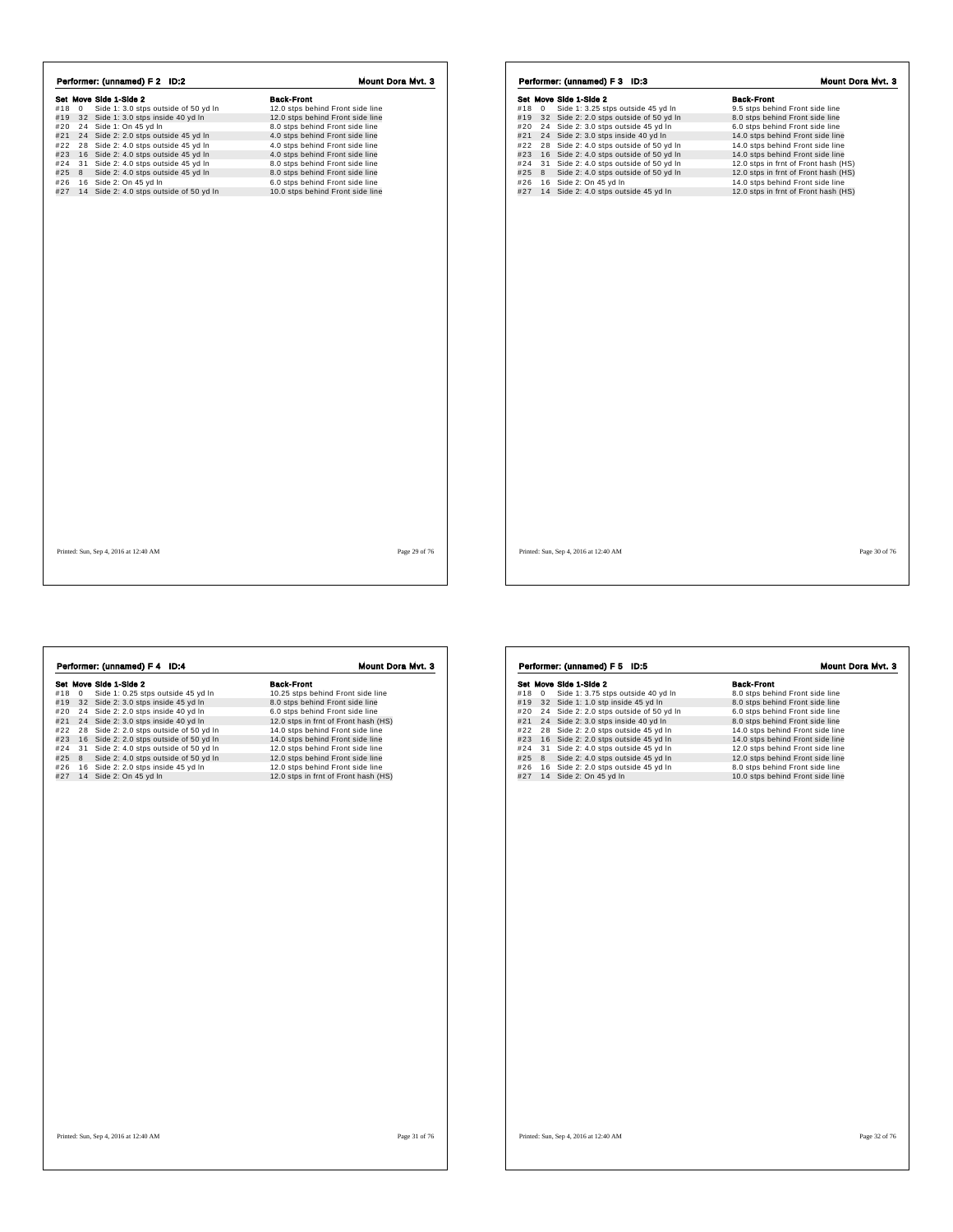|            |             | Set Move Side 1-Side 2                                                      | <b>Back-Front</b>                                                  |
|------------|-------------|-----------------------------------------------------------------------------|--------------------------------------------------------------------|
| #18        | $\mathbf 0$ | Side 1: 1.25 stps inside 35 yd In                                           | 8.0 stps behind Front side line                                    |
|            |             | #19 32 Side 1: 2.0 stps outside 45 yd In                                    | 8.0 stps behind Front side line                                    |
| #20<br>#21 |             | 24 Side 1: 1.0 stp outside of 50 yd In                                      | 6.0 stps behind Front side line<br>6.0 stps behind Front side line |
| #22        |             | 24 Side 2: 3.0 stps inside 40 yd In<br>28 Side 2: 4.0 stps outside 45 yd In | 14.0 stps behind Front side line                                   |
| #23        |             | 16 Side 2: 4.0 stps outside 45 yd In                                        | 14.0 stps behind Front side line                                   |
| #24        |             | 31 Side 2: 4.0 stps outside 45 yd In                                        | 12.0 stps in frnt of Front hash (HS)                               |
| #25        | 8           | Side 2: 4.0 stps outside 45 yd In                                           | 12.0 stps in frnt of Front hash (HS)                               |
| #26        |             | 16 Side 2: 4.0 stps outside 45 yd In                                        | 10.0 stps behind Front side line                                   |
|            |             | #27 14 Side 2: 4.0 stps outside 45 yd In                                    | 10.0 stps behind Front side line                                   |
|            |             |                                                                             |                                                                    |
|            |             | Printed: Sun, Sep 4, 2016 at 12:40 AM                                       | Page 33 of 76                                                      |

| #18<br>#19 |             | Set Move Side 1-Side 2                 | <b>Back-Front</b>                |
|------------|-------------|----------------------------------------|----------------------------------|
|            | $\mathbf 0$ | Side 1: 1.75 stps inside 40 yd In      | 9.0 stps behind Front side line  |
|            |             | 32 Side 1: 1.0 stp outside of 50 yd In | 8.0 stps behind Front side line  |
| #20        |             | 24 Side 2: On 45 yd In                 | 6.0 stps behind Front side line  |
| #21        |             | 24 Side 2: 3.0 stps inside 40 yd In    | 12.0 stps behind Front side line |
| #22        |             | 28 Side 2: 2.0 stps inside 45 yd In    | 14.0 stps behind Front side line |
| #23        |             | 16 Side 2: 2.0 stps inside 45 yd In    | 14.0 stps behind Front side line |
| #24        |             | 31 Side 2: On 45 yd In                 | 12.0 stps behind Front side line |
| #25        | 8           | Side 2: On 45 yd In                    | 12.0 stps behind Front side line |
| #26        |             | 16 Side 2: On 45 yd In                 | 10.0 stps behind Front side line |
| #27        |             | 14 Side 2: On 45 yd In                 | 13.0 stps behind Front side line |
|            |             |                                        |                                  |
|            |             |                                        |                                  |

|     |            | Performer: (unnamed) F 8 ID:8        | Mount Dora Myt. 3                    |
|-----|------------|--------------------------------------|--------------------------------------|
|     |            | Set Move Side 1-Side 2               | <b>Back-Front</b>                    |
| #18 | $^{\circ}$ | Side 1: 0.75 stps outside 40 yd In   | 8.5 stps behind Front side line      |
| #19 |            | 32 Side 1: 4.0 stps inside 45 yd In  | 8.0 stps behind Front side line      |
| #20 | 24         | Side 2: 3.0 stps inside 45 yd In     | 6.0 stps behind Front side line      |
| #21 |            | 24 Side 2: 3.0 stps inside 40 yd In  | 10.0 stps behind Front side line     |
| #22 | 28         | Side 2: On 45 yd In                  | 14.0 stps behind Front side line     |
| #23 |            | 16 Side 2: On 45 yd In               | 14.0 stps behind Front side line     |
| #24 | 31         | Side 2: On 45 yd In                  | 12.0 stps in frnt of Front hash (HS) |
| #25 | 8          | Side 2: On 45 yd In                  | 12.0 stps in frnt of Front hash (HS) |
| #26 |            | 16 Side 2: 2.0 stps outside 45 yd In | 12.0 stps behind Front side line     |
| #27 |            | 14 Side 2: 4.0 stps outside 45 yd In | 13.0 stps behind Front side line     |
|     |            |                                      |                                      |
|     |            |                                      |                                      |
|     |            |                                      |                                      |
|     |            |                                      |                                      |
|     |            |                                      |                                      |

|     |             | Set Move Side 1-Side 2               | <b>Back-Front</b>                |
|-----|-------------|--------------------------------------|----------------------------------|
| #18 | $\mathbf 0$ | Side 1: 2.0 stps inside 40 yd In     | 6.0 stps behind Front hash (HS)  |
| #19 |             | 32 Side 1: On 25 yd In               | on Front hash (HS)               |
| #20 |             | 24 Side 1: On 25 yd In               | on Front hash (HS)               |
| #21 |             | 24 Side 1: On 30 yd In               | 12.0 stps behind Front hash (HS) |
| #22 |             | 28 Side 1: On 35 yd In               | 4.0 stps behind Front hash (HS)  |
| #23 |             | 16 Side 1: On 35 yd In               | 4.0 stps behind Front hash (HS)  |
| #24 |             | 31 Side 1: On 35 yd In               | 4.0 stps behind Front hash (HS)  |
| #25 | 8           | Side 1: On 35 yd In                  | 4.0 stps behind Front hash (HS)  |
| #26 |             | 16 Side 1: 3.5 stps outside 40 yd In | 3.25 stps behind Front hash (HS) |
| #27 |             | 14 Side 1: On 40 yd In               | 3.0 stps behind Front hash (HS)  |
|     |             |                                      |                                  |
|     |             |                                      |                                  |
|     |             |                                      |                                  |
|     |             |                                      |                                  |
|     |             |                                      |                                  |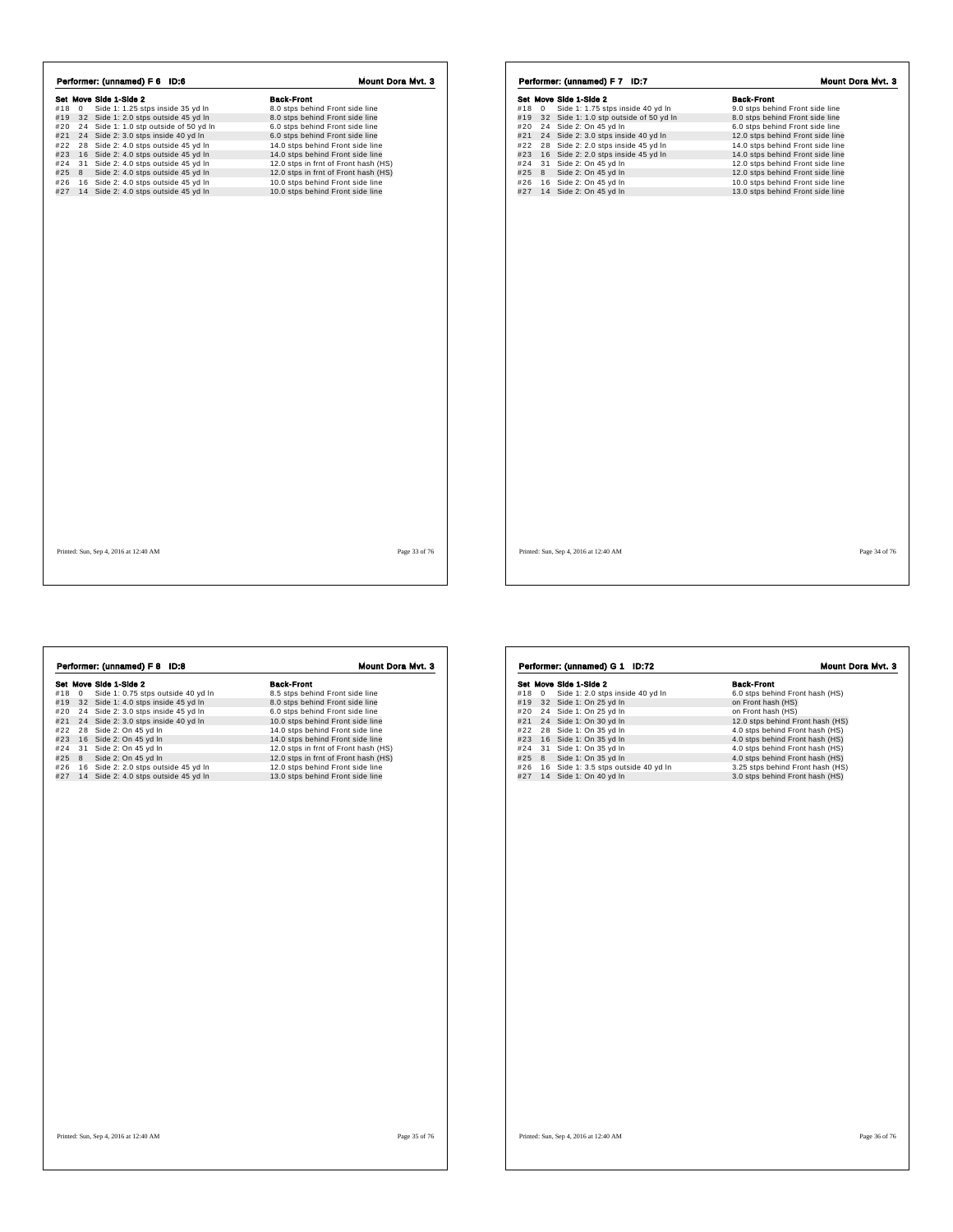|     |       | Performer: (unnamed) G 2 ID:73                                         | Mount Dora Mvt. 3                                                       |
|-----|-------|------------------------------------------------------------------------|-------------------------------------------------------------------------|
|     |       | Set Move Side 1-Side 2                                                 | <b>Back-Front</b>                                                       |
|     | #18 0 | Side 1: 3.25 stps outside of 50 yd In                                  | 9.0 stps behind Front hash (HS)                                         |
|     |       | #19 32 Side 1: On 25 yd In                                             | 8.0 stps behind Front hash (HS)                                         |
|     |       | #20 24 Side 1: On 25 yd In                                             | 8.0 stps behind Front hash (HS)                                         |
|     |       | #21 24 Side 1: On 35 yd In<br>#22 28 Side 1: 3.25 stps inside 40 yd In | 14.0 stps in frnt of Back hash (HS)<br>11.0 stps behind Front hash (HS) |
| #23 |       | 16 Side 1: 3.25 stps inside 40 yd In                                   | 11.0 stps behind Front hash (HS)                                        |
| #24 |       | 31 Side 1: On 40 yd In                                                 | 10.0 stps behind Front hash (HS)                                        |
|     | #25 8 | Side 1: On 40 yd In                                                    | 10.0 stps behind Front hash (HS)                                        |
| #26 |       | 16 Side 1: 3.0 stps outside 45 yd In                                   | 11.25 stps behind Front hash (HS)                                       |
|     |       | #27 14 Side 1: 1.0 stp inside 45 yd In                                 | 12.5 stps behind Front hash (HS)                                        |
|     |       |                                                                        |                                                                         |
|     |       | Printed: Sun, Sep 4, 2016 at 12:40 AM                                  | Page 37 of 76                                                           |

**Set Move Side 1-Side 2**<br> **Side 2:** 2.75 stps outside 40 yd In 11.0 stps behind Front hash (HS)<br>
#19 32 Side 2: On 20 yd In 12.0 stps behind Front hash (HS)<br>
#21 24 Side 2: On 20 yd In 12.0 stps behind Front hash (HS)<br>
#21

Performer: (unnamed) G 4 ID:75

|            |              | Set Move Side 1-Side 2                                                         | <b>Back-Front</b>                                                            |
|------------|--------------|--------------------------------------------------------------------------------|------------------------------------------------------------------------------|
| #18        | $\mathbf{0}$ | Side 2: 0.25 stps inside 45 yd In                                              | 10.75 stps behind Front hash (HS)                                            |
| #19<br>#20 | 24           | 32 Side 1: On 25 yd In<br>Side 1: On 25 yd In                                  | 12.0 stps in frnt of Back hash (HS)<br>12.0 stps in frnt of Back hash (HS)   |
|            |              |                                                                                |                                                                              |
| #21        | 24           | Side 1: On 40 yd In                                                            | 12.0 stps in frnt of Back hash (HS)                                          |
| #22        | 28           | Side 2: 0.75 stps outside of 50 yd In                                          | 12.75 stps behind Front hash (HS)                                            |
| #23        |              | 16 Side 2: 0.75 stps outside of 50 yd In                                       | 12.75 stps behind Front hash (HS)                                            |
| #24        |              | 31 Side 1: On 45 yd In                                                         | 12.0 stps in frnt of Back hash (HS)                                          |
| #25        | 8            | Side 1: On 45 yd In                                                            | 12.0 stps in frnt of Back hash (HS)                                          |
| #26<br>#27 |              | 16 Side 1: 0.5 stps outside of 50 yd In<br>14 Side 2: 2.0 stps inside 45 yd In | 11.75 stps in frnt of Back hash (HS)<br>11.75 stps in frnt of Back hash (HS) |
|            |              |                                                                                |                                                                              |
|            |              |                                                                                |                                                                              |
|            |              |                                                                                |                                                                              |

**Set Move Side 1-Side 2**<br> **Side 2:** 20 stps inside 30 yd in<br>
#19 32 Side 2: On 20 yd in<br>
#21 24 Side 2: On 20 yd in<br>
#22 28 Side 2: On 30 yd in<br>
#22 28 Side 2: On 35 yd in<br>
#22 28 Side 2: On 35 yd in<br>
#23 16 e2: On 35 yd i Performer: (unnamed) G 5 ID:76 Mount Dora Mvt. 3

Printed: Sun, Sep 4, 2016 at 12:40 AM Page 38 of 76

Printed: Sun, Sep 4, 2016 at 12:40 AM Page 39 of 76

Printed: Sun, Sep 4, 2016 at 12:40 AM Page 40 of 76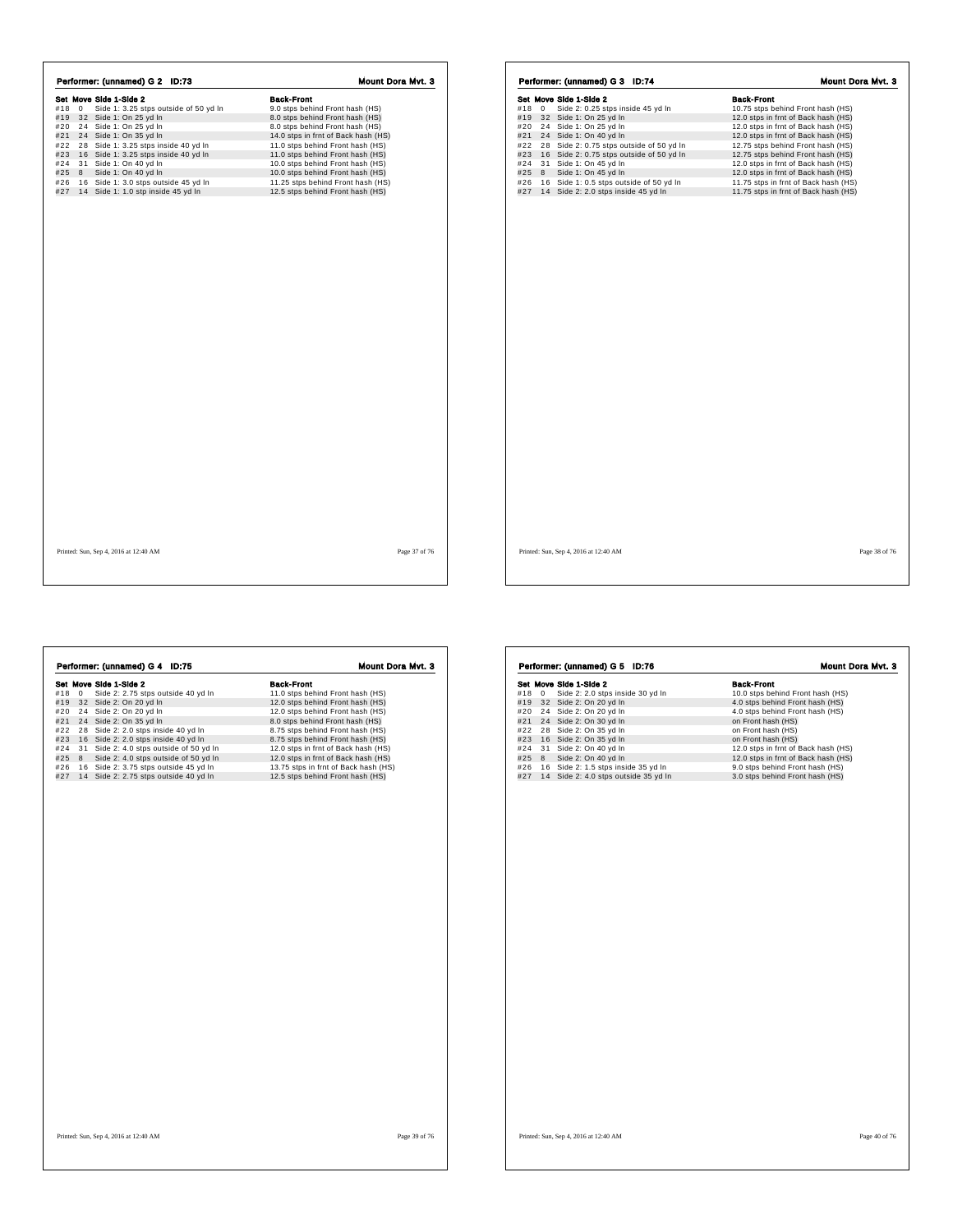|     |   | Set Move Side 1-Side 2                                             | <b>Back-Front</b>                                                    |
|-----|---|--------------------------------------------------------------------|----------------------------------------------------------------------|
| #18 | 0 | Side 2: 3.75 stps outside 30 yd In                                 | 13.75 stps behind Front side line                                    |
| #19 |   | 32 Side 2: On 45 yd In                                             | 8.0 stps in frnt of Front hash (HS)                                  |
| #20 |   | 24 Side 2: 3.0 stps inside 45 yd In                                | 12.0 stps behind Front side line                                     |
| #21 |   | 24 Side 2: 3.0 stps inside 40 yd In                                | 4.0 stps in frnt of Front hash (HS)                                  |
| #22 |   | 28 On 50 yd In                                                     | 6.0 stps in frnt of Front hash (HS)                                  |
| #23 |   | 16 On 50 yd In                                                     | 6.0 stps in frnt of Front hash (HS)                                  |
| #24 |   | 31 Side 2: 3.0 stps inside 35 yd In                                | 6.0 stps in frnt of Front hash (HS)                                  |
| #25 | 8 | Side 2: 3.0 stps inside 35 yd In                                   | 6.0 stps in frnt of Front hash (HS)                                  |
| #26 |   | 16 Side 2: On 40 yd In<br>#27 14 Side 2: 4.0 stps outside 40 yd In | 14.0 stps behind Front side line<br>10.0 stps behind Front side line |
|     |   |                                                                    |                                                                      |
|     |   |                                                                    |                                                                      |
|     |   |                                                                    |                                                                      |
|     |   |                                                                    |                                                                      |
|     |   |                                                                    |                                                                      |
|     |   |                                                                    |                                                                      |
|     |   |                                                                    |                                                                      |
|     |   |                                                                    |                                                                      |
|     |   |                                                                    |                                                                      |
|     |   |                                                                    |                                                                      |
|     |   |                                                                    |                                                                      |
|     |   |                                                                    |                                                                      |
|     |   |                                                                    |                                                                      |
|     |   |                                                                    |                                                                      |
|     |   |                                                                    |                                                                      |
|     |   |                                                                    |                                                                      |
|     |   |                                                                    |                                                                      |
|     |   |                                                                    |                                                                      |
|     |   |                                                                    |                                                                      |
|     |   |                                                                    |                                                                      |
|     |   |                                                                    |                                                                      |
|     |   |                                                                    |                                                                      |
|     |   |                                                                    |                                                                      |
|     |   |                                                                    |                                                                      |
|     |   |                                                                    |                                                                      |
|     |   |                                                                    |                                                                      |
|     |   |                                                                    |                                                                      |
|     |   |                                                                    |                                                                      |
|     |   |                                                                    |                                                                      |
|     |   |                                                                    |                                                                      |
|     |   | Printed: Sun, Sep 4, 2016 at 12:40 AM                              | Page 41 of 76                                                        |

|                 | Performer: (unnamed) M 2 ID:77          | Mount Dora Myt. 3                    |
|-----------------|-----------------------------------------|--------------------------------------|
|                 | Set Move Side 1-Side 2                  | <b>Back-Front</b>                    |
| #18<br>$\Omega$ | Side 2: 2.5 stps outside 30 yd In       | 12.0 stps in frnt of Front hash (HS) |
| #19             | 32 Side 2: 3.0 stps inside 45 yd In     | 8.0 stps in frnt of Front hash (HS)  |
| #20             | 24 Side 2: 2.0 stps outside of 50 yd In | 12.0 stps behind Front side line     |
| #21             | 24 Side 2: 2.0 stps outside 45 yd In    | 4.0 stps in frnt of Front hash (HS)  |
| #22             | 28 On 50 yd In                          | 10.0 stps in frnt of Front hash (HS) |
| #23             | 16 On 50 yd In                          | 10.0 stps in frnt of Front hash (HS) |
| #24             | 31 Side 2: On 35 yd In                  | 6.0 stps in frnt of Front hash (HS)  |
| #25<br>8        | Side 2: On 35 yd In                     | 6.0 stps in frnt of Front hash (HS)  |
| #26             | 16 Side 2: 2.0 stps outside 40 yd In    | 12.0 stps behind Front side line     |
| #27             | 14 Side 2: 4.0 stps outside 40 yd In    | 7.0 stps behind Front side line      |
|                 |                                         |                                      |
|                 |                                         |                                      |
|                 |                                         |                                      |

 $\sqrt{2}$ 

|          | Set Move Side 1-Side 2                  | <b>Back-Front</b>                 |
|----------|-----------------------------------------|-----------------------------------|
| #18<br>0 | Side 2: 3.0 stps inside 40 yd In        | on Back hash (HS)                 |
| #19      | 32 Side 2: On 50 yd In                  | 13.75 stps behind Front hash (HS) |
| #20      | 24 Side 1: 1.0 stp outside of 50 yd In  | on Front hash (HS)                |
| #21      | 24 Side 2: 4.0 stps outside of 50 yd In | 4.0 stps behind Front hash (HS)   |
| #22      | 28 Side 2: 4.0 stps outside of 50 yd In | on Front hash (HS)                |
| #23      | 16 Side 2: 4.0 stps outside of 50 yd In | on Front hash (HS)                |
| #24      | 31 Side 1: 2.0 stps outside of 50 yd In | 4.0 stps behind Front hash (HS)   |
| #25<br>8 | Side 1: 2.0 stps outside of 50 yd In    | 4.0 stps behind Front hash (HS)   |
| #26      | 16 Side 1: 3.0 stps inside 45 yd In     | on Front hash (HS)                |
| #27      | 14 Side 1: 3.0 stps inside 45 yd In     | on Front hash (HS)                |
|          |                                         |                                   |
|          |                                         |                                   |

|     |   | Set Move Side 1-Side 2                  | <b>Back-Front</b>                 |
|-----|---|-----------------------------------------|-----------------------------------|
| #18 | 0 | Side 2: 0.5 stps outside 40 yd In       | on Back hash (HS)                 |
| #19 |   | 32 Side 2: 3.25 stps inside 45 yd In    | 12.75 stps behind Front hash (HS) |
| #20 |   | 24 Side 2: 2.0 stps outside of 50 yd In | on Front hash (HS)                |
| #21 |   | 24 Side 2: 1.0 stp inside 45 yd In      | 4.0 stps behind Front hash (HS)   |
| #22 |   | 28 Side 2: 1.0 stp inside 45 yd In      | on Front hash (HS)                |
| #23 |   | 16 Side 2: 1.0 stp inside 45 yd In      | on Front hash (HS)                |
| #24 |   | 31 Side 2: 1.0 stp outside of 50 yd In  | 4.0 stps behind Front hash (HS)   |
| #25 | 8 | Side 2: 1.0 stp outside of 50 yd In     | 4.0 stps behind Front hash (HS)   |
| #26 |   | 16 Side 1: 2.0 stps outside of 50 yd In | on Front hash (HS)                |
| #27 |   | 14 Side 1: 2.0 stps outside of 50 yd In | on Front hash (HS)                |
|     |   |                                         |                                   |
|     |   |                                         |                                   |
|     |   |                                         |                                   |
|     |   |                                         |                                   |
|     |   |                                         |                                   |
|     |   |                                         |                                   |
|     |   |                                         |                                   |

 $\sqrt{2}$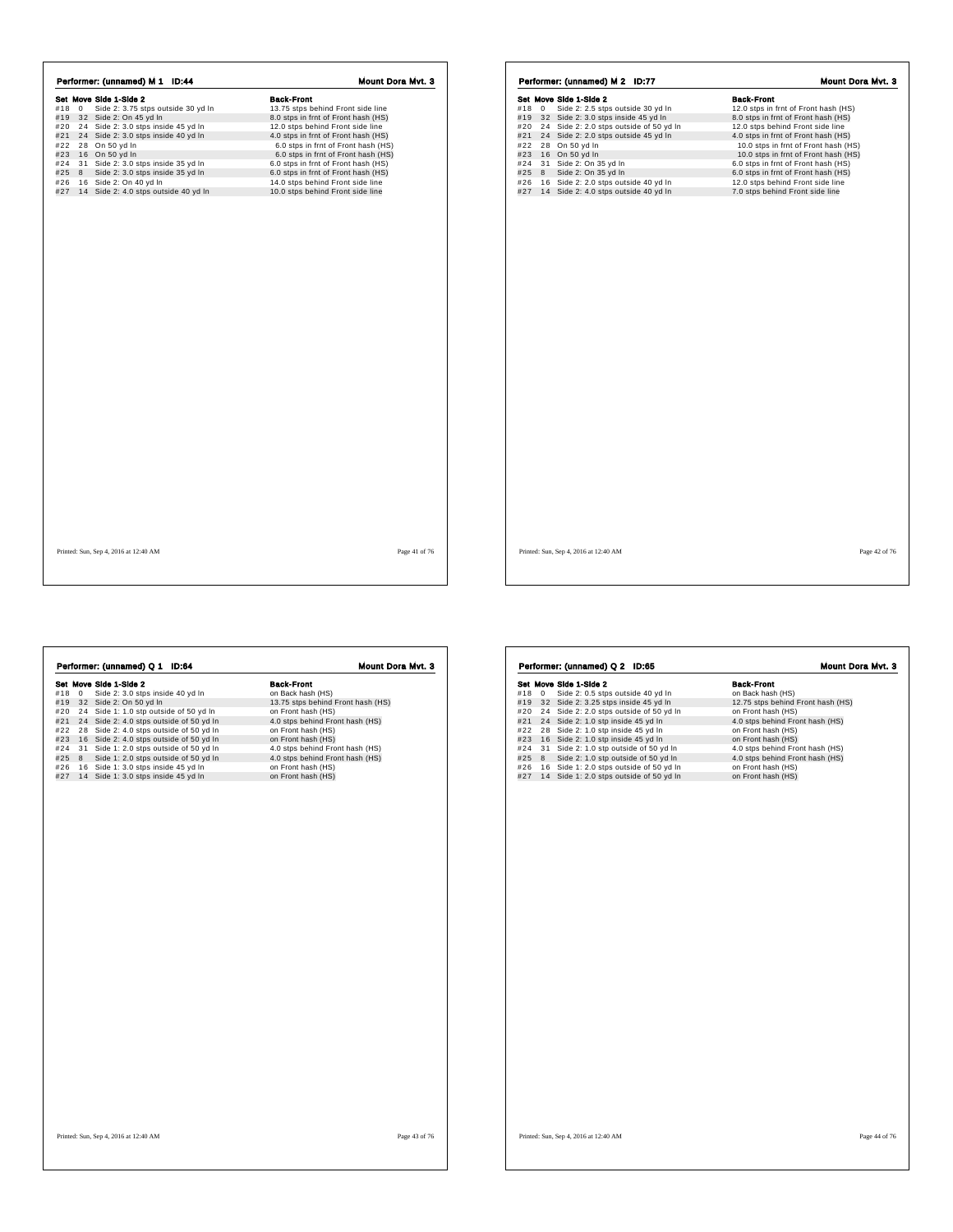| Set Move Side 1-Side 2<br>#18 0<br>#21<br>#22<br>#23<br>#24<br>#25<br>8<br>#26<br>#27 | Side 2: 3.5 stps inside 35 yd In<br>#19 32 Side 2: 0.5 stps outside 45 yd In<br>#20 24 Side 2: 3.0 stps inside 45 yd In<br>24 Side 2: 2.0 stps outside 45 yd In<br>28 Side 2: 2.0 stps outside 45 yd In<br>16 Side 2: 2.0 stps outside 45 yd In<br>31 Side 2: 4.0 stps outside of 50 yd In<br>Side 2: 4.0 stps outside of 50 yd In<br>16 Side 2: 1.0 stp outside of 50 yd In<br>14 Side 2: 1.0 stp outside of 50 yd In | <b>Back-Front</b><br>on Back hash (HS)<br>10.75 stps behind Front hash (HS)<br>on Front hash (HS)<br>4.0 stps behind Front hash (HS)<br>on Front hash (HS)<br>on Front hash (HS)<br>4.0 stps behind Front hash (HS)<br>4.0 stps behind Front hash (HS)<br>on Front hash (HS)<br>on Front hash (HS) |  |
|---------------------------------------------------------------------------------------|------------------------------------------------------------------------------------------------------------------------------------------------------------------------------------------------------------------------------------------------------------------------------------------------------------------------------------------------------------------------------------------------------------------------|----------------------------------------------------------------------------------------------------------------------------------------------------------------------------------------------------------------------------------------------------------------------------------------------------|--|
|                                                                                       |                                                                                                                                                                                                                                                                                                                                                                                                                        |                                                                                                                                                                                                                                                                                                    |  |
|                                                                                       |                                                                                                                                                                                                                                                                                                                                                                                                                        |                                                                                                                                                                                                                                                                                                    |  |
|                                                                                       |                                                                                                                                                                                                                                                                                                                                                                                                                        |                                                                                                                                                                                                                                                                                                    |  |
|                                                                                       |                                                                                                                                                                                                                                                                                                                                                                                                                        |                                                                                                                                                                                                                                                                                                    |  |
|                                                                                       |                                                                                                                                                                                                                                                                                                                                                                                                                        |                                                                                                                                                                                                                                                                                                    |  |
|                                                                                       |                                                                                                                                                                                                                                                                                                                                                                                                                        |                                                                                                                                                                                                                                                                                                    |  |
|                                                                                       |                                                                                                                                                                                                                                                                                                                                                                                                                        |                                                                                                                                                                                                                                                                                                    |  |
|                                                                                       |                                                                                                                                                                                                                                                                                                                                                                                                                        |                                                                                                                                                                                                                                                                                                    |  |
|                                                                                       |                                                                                                                                                                                                                                                                                                                                                                                                                        |                                                                                                                                                                                                                                                                                                    |  |
|                                                                                       |                                                                                                                                                                                                                                                                                                                                                                                                                        |                                                                                                                                                                                                                                                                                                    |  |
|                                                                                       |                                                                                                                                                                                                                                                                                                                                                                                                                        |                                                                                                                                                                                                                                                                                                    |  |

|            |    | Set Move Side 1-Side 2                                                             | <b>Back-Front</b>                        |
|------------|----|------------------------------------------------------------------------------------|------------------------------------------|
| #18        | 0  | Side 2: On 35 yd In                                                                | on Back hash (HS)                        |
| #19        | 32 | Side 2: 4.0 stps outside 45 yd In                                                  | 8.0 stps behind Front hash (HS)          |
| #20        | 24 | Side 2: On 45 yd In                                                                | on Front hash (HS)                       |
| #21        |    | 24 Side 2: 3.0 stps inside 40 yd In                                                | 4.0 stps behind Front hash (HS)          |
| #22        | 28 | Side 2: 3.0 stps inside 40 yd In                                                   | on Front hash (HS)                       |
| #23        | 16 | Side 2: 3.0 stps inside 40 yd In                                                   | on Front hash (HS)                       |
| #24        |    | 31 Side 2: 1.0 stp inside 45 yd In                                                 | 4.0 stps behind Front hash (HS)          |
| #25        | 8  | Side 2: 1.0 stp inside 45 yd In                                                    | 4.0 stps behind Front hash (HS)          |
| #26<br>#27 |    | 16 Side 2: 4.0 stps outside of 50 yd In<br>14 Side 2: 4.0 stps outside of 50 yd In | on Front hash (HS)<br>on Front hash (HS) |
|            |    |                                                                                    |                                          |
|            |    |                                                                                    |                                          |
|            |    |                                                                                    |                                          |
|            |    |                                                                                    |                                          |
|            |    |                                                                                    |                                          |
|            |    |                                                                                    |                                          |
|            |    |                                                                                    |                                          |
|            |    |                                                                                    |                                          |
|            |    |                                                                                    |                                          |
|            |    |                                                                                    |                                          |
|            |    |                                                                                    |                                          |
|            |    |                                                                                    |                                          |
|            |    |                                                                                    |                                          |
|            |    |                                                                                    |                                          |
|            |    |                                                                                    |                                          |
|            |    |                                                                                    |                                          |
|            |    |                                                                                    |                                          |
|            |    |                                                                                    |                                          |
|            |    |                                                                                    |                                          |
|            |    |                                                                                    |                                          |
|            |    |                                                                                    |                                          |
|            |    |                                                                                    |                                          |

Set Move Side 1 - Side 1: 3.75 stps outside of 50 yd In an Front hash (HS)<br>
#19 32 Side 1: 3.0 stps outside 45 yd In on Front hash (HS)<br>
#19 32 Side 1: 3.0 stps inside 35 yd In 12.0 stps in front hash (HS)<br>
#21 24 Side 1: Performer: (unnamed) R 1 ID:45 Mount Dora Mvt. 3

**Set Move Side 1-Side 2**<br> **Side 1:** 2.075 stps outside of 50 yd In 1.5 stps behind Front hash (HS)<br>
#19 32 Side 1: 1.0 stp outside of 50 yd In 12.0 stps behind Front hash (HS)<br>
#20 24 Side 1: 0.0 stps inside 40 yd In 12.0 Performer: (unnamed) R 2 ID:46 Mount Dora Mvt. 3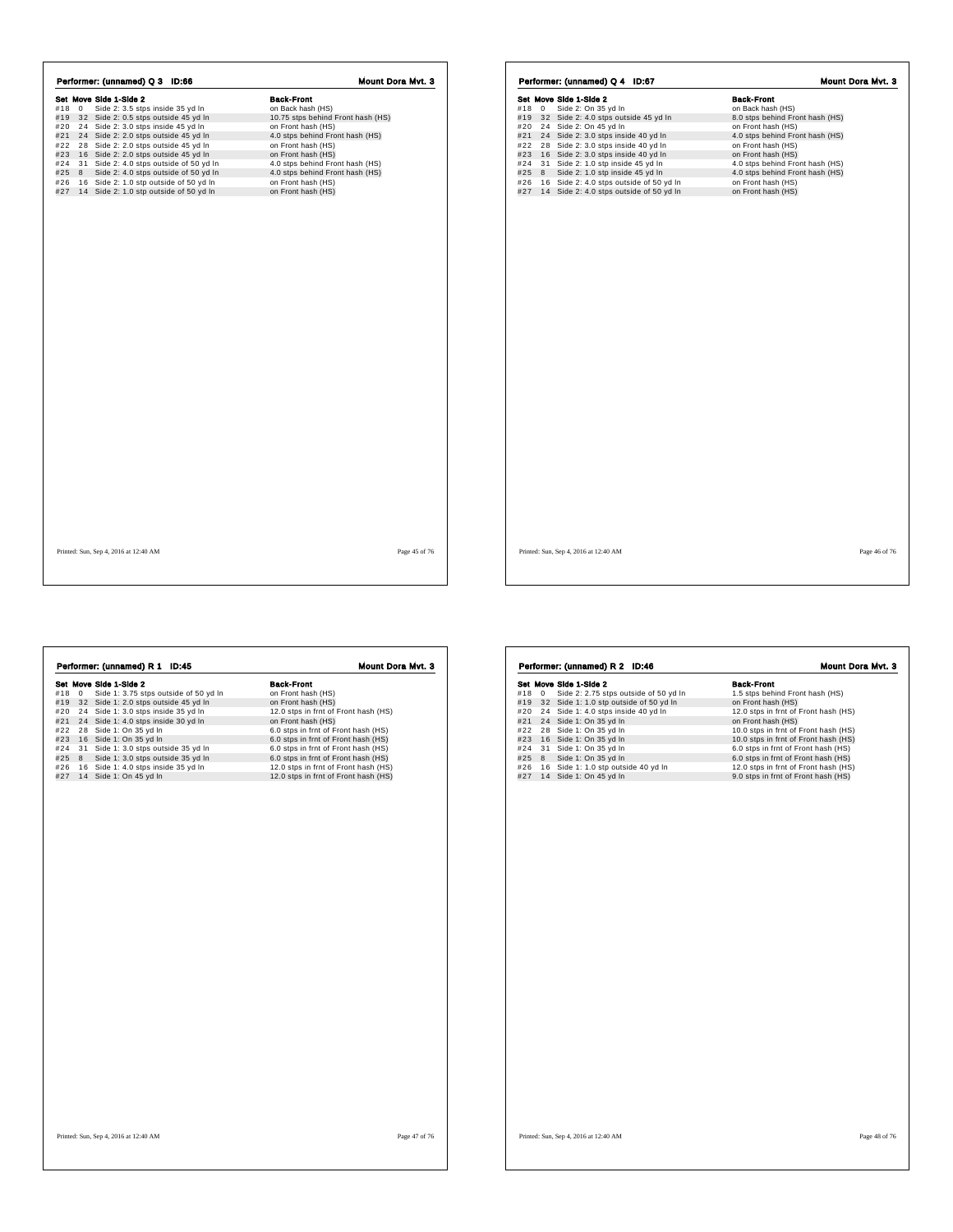|            |             | Performer: (unnamed) R 3 ID:47                                |                                                            |
|------------|-------------|---------------------------------------------------------------|------------------------------------------------------------|
| #18        | $\mathbf 0$ | Set Move Side 1-Side 2<br>Side 1: 1.75 stps inside 45 yd In   | <b>Back-Front</b>                                          |
|            |             |                                                               | 0.75 stps in frnt of Front hash (HS)                       |
| #19<br>#20 |             | 32 Side 1: 3.0 stps inside 40 yd In<br>24 Side 1: On 35 yd In | on Front hash (HS)<br>12.0 stps in frnt of Front hash (HS) |
| #21        |             | 24 Side 1: 4.0 stps inside 30 yd In                           | 4.0 stps behind Front hash (HS)                            |
| #22        |             | 28 Side 1: 4.0 stps inside 35 yd In                           | 6.0 stps in frnt of Front hash (HS)                        |
| #23        |             | 16 Side 1: 4.0 stps inside 35 yd In                           | 6.0 stps in frnt of Front hash (HS)                        |
| #24        | 31          | Side 1: 3.0 stps inside 35 yd In                              | 6.0 stps in frnt of Front hash (HS)                        |
| #25        | 8           | Side 1: 3.0 stps inside 35 yd In                              | 6.0 stps in frnt of Front hash (HS)                        |
| #26        |             | 16 Side 1: 2.0 stps inside 40 yd In                           | 12.0 stps in frnt of Front hash (HS)                       |
| #27        |             | 14 Side 1: On 45 yd In                                        | 6.0 stps in frnt of Front hash (HS)                        |
|            |             |                                                               |                                                            |
|            |             |                                                               |                                                            |
|            |             |                                                               |                                                            |

|     |    | Set Move Side 1-Side 2               | <b>Back-Front</b>                    |
|-----|----|--------------------------------------|--------------------------------------|
| #18 | 0  | Side 2: 0.5 stps outside of 50 yd In | 1.0 stps behind Front hash (HS)      |
| #19 |    | 32 Side 1: 4.0 stps inside 45 yd In  | on Front hash (HS)                   |
| #20 |    | 24 Side 1: 1.0 stp inside 40 yd In   | 12.0 stps in frnt of Front hash (HS) |
| #21 |    | 24 Side 1: On 35 yd In               | 4.0 stps behind Front hash (HS)      |
| #22 |    | 28 Side 1: 4.0 stps inside 35 yd In  | 10.0 stps in frnt of Front hash (HS) |
| #23 |    | 16 Side 1: 4.0 stps inside 35 yd In  | 10.0 stps in frnt of Front hash (HS) |
| #24 | 31 | Side 1: 2.0 stps outside 40 yd In    | 6.0 stps in frnt of Front hash (HS)  |
| #25 | 8  | Side 1: 2.0 stps outside 40 yd In    | 6.0 stps in frnt of Front hash (HS)  |
| #26 |    | 16 Side 1: 3.0 stps outside 45 yd In | 12.0 stps in frnt of Front hash (HS) |
| #27 |    | 14 Side 1: 4.0 stps inside 45 yd In  | 12.0 stps in frnt of Front hash (HS) |
|     |    |                                      |                                      |
|     |    |                                      |                                      |

Printed: Sun, Sep 4, 2016 at 12:40 AM Page 49 of 76

**Set Move Side 1-Side 2**<br> **Set Move Side 2: 2.75** stps inside 45 yd In 1.75 stps behind Front hash (HS)<br>
#19 32 Side 2: 2.0 stps outside 6 50 yd In 12.0 stps behind Front hash (HS)<br>
#22 24 Side 1: 1.0 stp outside 45 yd In Performer: (unnamed) R 5 ID:49 Mount Dora Mvt. 3

**Set Move Side 1-Side 2**<br>#18 0 Side 1: 1.5 stps outside of 50 yd In 0.5 stps behind Front hash (HS)<br>#19 32 Side 1: 1.0 stp inside 45 yd In 1990 on Front hash (HS)<br>#20 24 Side 1: 2.0 stps outside 40 yd In 12.0 stps in frnt #20 24 Side 1: 2.0 stps outside 40 yd In 12.0 stps in fmt of Front hash  $(HS)$ <br>#22 28 Side 1: 4.0 stps inside 30 yd In 4.0 stps in fmt of Front hash  $(HS)$ <br>#22 28 Side 1: 4.0 stps inside 30 yd In 6.0 stps in fmt of Front h **Performer: (unnamed) R 6 ID:50 Mount Dora Mvt. 3**<br> **Set Move Side 1-Side 2**<br>
#18 0 Side 1: 1.5 stps outside of 50 yd In 0.5 stps behind Front hash (HS)<br>
#19 3 2 Side 1: 1.0 stp inside 40 yd In on Front hash (HS)<br>
#21 24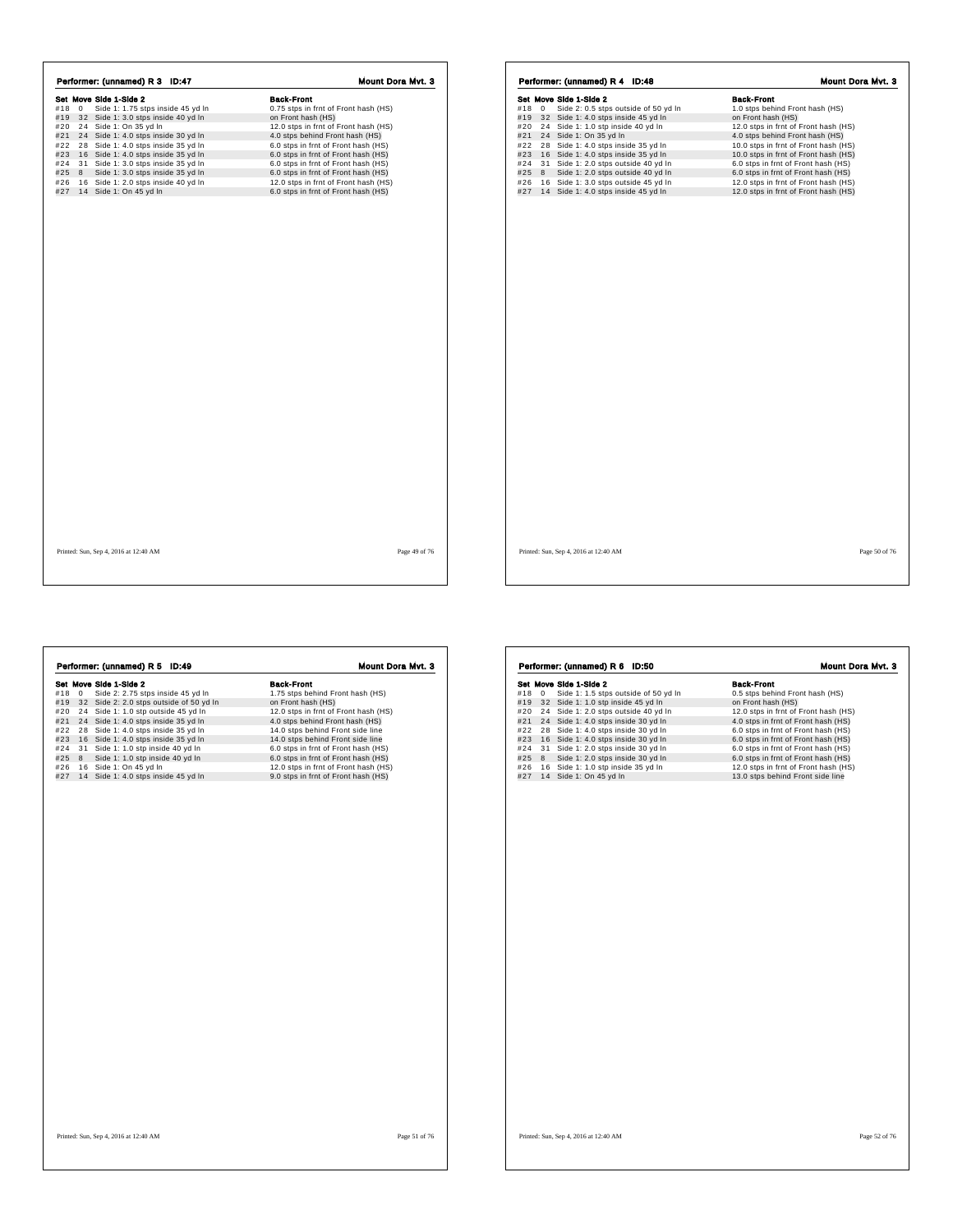|     |              | Performer: (unnamed) S 1 ID:58       | Mount Dora Mvt. 3               |
|-----|--------------|--------------------------------------|---------------------------------|
|     |              | Set Move Side 1-Side 2               | <b>Back-Front</b>               |
| #18 | $\mathbf{0}$ | Side 1: 4.0 stps inside 30 yd In     | on Back hash (HS)               |
| #19 |              | 32 Side 1: On 45 yd In               | 8.0 stps behind Front hash (HS) |
| #20 |              | 24 Side 1: On 40 yd In               | on Front hash (HS)              |
| #21 |              | 24 Side 1: 3.0 stps outside 45 yd In | 4.0 stps behind Front hash (HS) |
| #22 |              | 28 Side 1: 3.0 stps outside 45 yd In | on Front hash (HS)              |
| #23 |              | 16 Side 1: 3.0 stps outside 45 yd In | on Front hash (HS)              |
| #24 |              | 31 Side 1: 4.0 stps inside 45 yd In  | on Front hash (HS)              |
| #25 | 8            | Side 1: 4.0 stps inside 45 yd In     | on Front hash (HS)              |
| #26 |              | 16 Side 2: On 45 yd In               | on Front hash (HS)              |
| #27 |              | 14 Side 2: On 45 yd In               | on Front hash (HS)              |
|     |              |                                      |                                 |
|     |              |                                      |                                 |
|     |              |                                      |                                 |
|     |              |                                      |                                 |

|     |             | Set Move Side 1-Side 2                  | <b>Back-Front</b>               |
|-----|-------------|-----------------------------------------|---------------------------------|
| #18 | $\mathbf 0$ | Side 1: 0.25 stps outside 35 yd In      | on Back hash (HS)               |
| #19 |             | 32 Side 1: 2.0 stps inside 45 yd In     | 8.0 stps behind Front hash (HS) |
| #20 |             | 24 Side 1: 2.0 stps inside 40 yd In     | on Front hash (HS)              |
| #21 |             | 24 Side 1: 1.0 stp outside 45 yd In     | 4.0 stps behind Front hash (HS) |
| #22 |             | 28 Side 1: 1.0 stp outside 45 yd In     | on Front hash (HS)              |
| #23 |             | 16 Side 1: 1.0 stp outside 45 yd In     | on Front hash (HS)              |
| #24 |             | 31 Side 1: 2.0 stps outside of 50 yd In | on Front hash (HS)              |
| #25 | 8           | Side 1: 2.0 stps outside of 50 yd In    | on Front hash (HS)              |
| #26 |             | 16 Side 2: 2.0 stps outside 45 yd In    | on Front hash (HS)              |
| #27 |             | 14 Side 2: 2.0 stps outside 45 yd In    | on Front hash (HS)              |
|     |             |                                         |                                 |
|     |             |                                         |                                 |
|     |             |                                         |                                 |
|     |             |                                         |                                 |
|     |             |                                         |                                 |
|     |             |                                         |                                 |
|     |             |                                         |                                 |
|     |             |                                         |                                 |
|     |             |                                         |                                 |
|     |             |                                         |                                 |
|     |             |                                         |                                 |
|     |             |                                         |                                 |
|     |             |                                         |                                 |
|     |             |                                         |                                 |
|     |             |                                         |                                 |
|     |             |                                         |                                 |
|     |             |                                         |                                 |
|     |             |                                         |                                 |
|     |             |                                         |                                 |
|     |             |                                         |                                 |
|     |             |                                         |                                 |
|     |             |                                         |                                 |
|     |             |                                         |                                 |
|     |             |                                         |                                 |
|     |             |                                         |                                 |
|     |             |                                         |                                 |
|     |             |                                         |                                 |
|     |             |                                         |                                 |
|     |             |                                         |                                 |
|     |             |                                         |                                 |
|     |             |                                         |                                 |
|     |             |                                         |                                 |

Printed: Sun, Sep 4, 2016 at 12:40 AM Page 53 of 76

٦

|     |            | Performer: (unnamed) S 3 ID:60        | Mount Dora Mvt. 3               |
|-----|------------|---------------------------------------|---------------------------------|
|     |            | Set Move Side 1-Side 2                | <b>Back-Front</b>               |
| #18 | $^{\circ}$ | Side 1: 3.25 stps inside 35 yd In     | on Back hash (HS)               |
| #19 |            | 32 Side 1: 4.0 stps inside 45 yd In   | 8.0 stps behind Front hash (HS) |
| #20 |            | 24 Side 1: 4.0 stps inside 40 yd In   | on Front hash (HS)              |
| #21 |            | 24 Side 1: 1.0 stp inside 45 yd In    | 4.0 stps behind Front hash (HS) |
| #22 |            | 28 Side 1: 1.0 stp inside 45 yd In    | on Front hash (HS)              |
| #23 |            | 16 Side 1: 1.0 stp inside 45 yd In    | on Front hash (HS)              |
| #24 |            | 31 On 50 yd In                        | on Front hash (HS)              |
| #25 | 8          | On 50 yd In                           | on Front hash (HS)              |
| #26 |            | 16 Side 2: 4.0 stps outside 45 yd In  | on Front hash (HS)              |
| #27 |            | 14 Side 2: 4.0 stps outside 45 yd In  | on Front hash (HS)              |
|     |            |                                       |                                 |
|     |            |                                       |                                 |
|     |            | Printed: Sun, Sep 4, 2016 at 12:40 AM | Page 55 of 76                   |

Set Move Side 1-Side 2 Back-Front #18 0 Side 1: 0.75 stps outside 40 yd ln on Back hash (HS) #19 3 2 Side 1: 2.0 stps outside of 50 yd ln 8.0 stps behind Front hash (HS) #20 2 4 Side 1: 2.0 stps outside 45 yd ln on Front hash (HS) #21 2 4 Side 1: 3.0 stps inside 45 yd ln 4.0 stps behind Front hash (HS) #22 2 8 Side 1: 3.0 stps inside 45 yd ln on Front hash (HS) #23 1 6 Side 1: 3.0 stps inside 45 yd ln on Front hash (HS) #24 3 1 Side 2: 2.0 stps outside of 50 yd ln on Front hash (HS) #25 8 Side 2: 2.0 stps outside of 50 yd ln on Front hash (HS) #26 1 6 Side 2: 2.0 stps inside 40 yd ln on Front hash (HS) #27 1 4 Side 2: 2.0 stps inside 40 yd ln on Front hash (HS) **Performer: (unnamed) S 4 ID:61 Mount Dora Mvt. 3**<br> **Set Move Side 1-Side 2**<br>
#18 0 Side 1: 0.75 stps outside 40 yd In on Back hash (HS)<br>
#19 3 2 Side 1: 2.0 stps outside 45 yd In 8.0 stps behind Front hash (HS)<br>
#21 24 S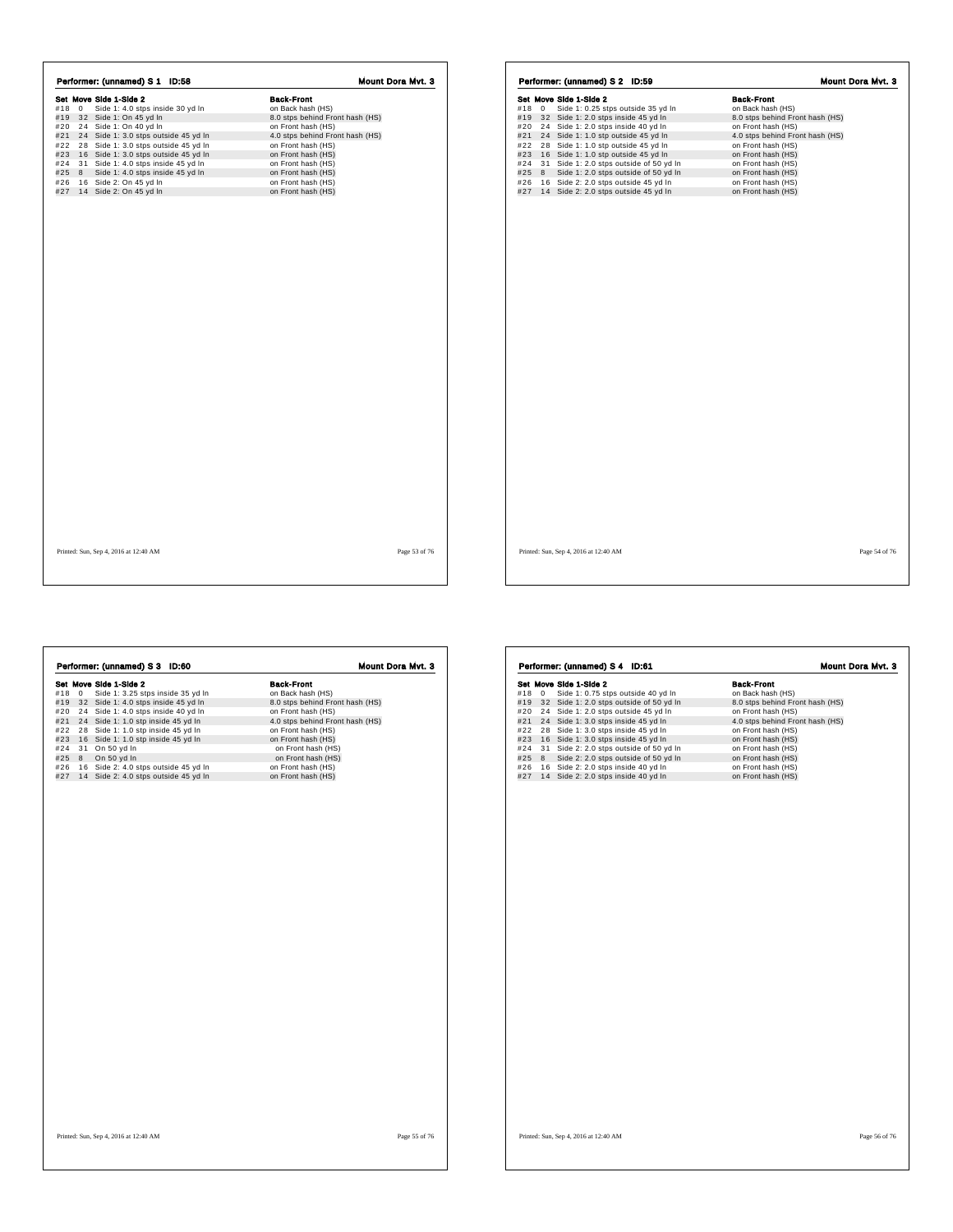|     |              | Set Move Side 1-Side 2                  | <b>Back-Front</b>               |
|-----|--------------|-----------------------------------------|---------------------------------|
| #18 | $\mathbf{0}$ | Side 1: 2.75 stps inside 40 yd In       | on Back hash (HS)               |
| #19 |              | 32 On 50 yd In                          | 8.0 stps behind Front hash (HS) |
| #20 |              | 24 Side 1: On 45 yd In                  | on Front hash (HS)              |
| #21 |              | 24 Side 1: 3.0 stps outside of 50 yd In | 4.0 stps behind Front hash (HS) |
| #22 |              | 28 Side 1: 3.0 stps outside of 50 yd In | on Front hash (HS)              |
| #23 |              | 16 Side 1: 3.0 stps outside of 50 yd In | on Front hash (HS)              |
| #24 |              | 31 Side 2: 4.0 stps outside of 50 yd In | on Front hash (HS)              |
| #25 | 8            | Side 2: 4.0 stps outside of 50 yd In    | on Front hash (HS)              |
| #26 |              | 16 Side 2: On 40 yd In                  | on Front hash (HS)              |
| #27 |              | 14 Side 2: On 40 yd In                  | on Front hash (HS)              |
|     |              |                                         |                                 |
|     |              |                                         |                                 |
|     |              |                                         |                                 |

|     |    | Set Move Side 1-Side 2                  | <b>Back-Front</b>               |
|-----|----|-----------------------------------------|---------------------------------|
| #18 | 0  | Side 1: 1.25 stps outside 45 yd In      | on Back hash (HS)               |
| #19 |    | 32 Side 2: 2.0 stps outside of 50 yd In | 8.0 stps behind Front hash (HS) |
| #20 |    | 24 Side 1: 2.0 stps inside 45 yd In     | on Front hash (HS)              |
| #21 | 24 | Side 1: 1.0 stp outside of 50 yd In     | 4.0 stps behind Front hash (HS) |
| #22 |    | 28 Side 1: 1.0 stp outside of 50 yd In  | on Front hash (HS)              |
| #23 |    | 16 Side 1: 1.0 stp outside of 50 yd In  | on Front hash (HS)              |
| #24 | 31 | Side 2: 2.0 stps inside 45 yd In        | on Front hash (HS)              |
| #25 | 8  | Side 2: 2.0 stps inside 45 yd In        | on Front hash (HS)              |
| #26 |    | 16 Side 2: 2.0 stps outside 40 yd In    | on Front hash (HS)              |
| #27 |    | 14 Side 2: 2.0 stps outside 40 yd In    | on Front hash (HS)              |
|     |    |                                         |                                 |
|     |    |                                         |                                 |

Printed: Sun, Sep 4, 2016 at 12:40 AM Page 57 of 76

 $\Gamma$ 

r

|     |             | Set Move Side 1-Side 2                  | <b>Back-Front</b>               |
|-----|-------------|-----------------------------------------|---------------------------------|
| #18 | $\mathbf 0$ | Side 1: 2.25 stps inside 45 yd In       | on Back hash (HS)               |
| #19 |             | 32 Side 2: 4.0 stps outside of 50 yd In | 8.0 stps behind Front hash (HS) |
| #20 |             | 24 Side 1: 4.0 stps inside 45 yd In     | on Front hash (HS)              |
| #21 |             | 24 Side 2: 1.0 stp outside of 50 yd In  | 4.0 stps behind Front hash (HS) |
| #22 |             | 28 Side 2: 1.0 stp outside of 50 yd In  | on Front hash (HS)              |
| #23 |             | 16 Side 2: 1.0 stp outside of 50 yd In  | on Front hash (HS)              |
| #24 |             | 31 Side 2: On 45 yd In                  | on Front hash (HS)              |
| #25 | 8           | Side 2: On 45 yd In                     | on Front hash (HS)              |
| #26 |             | 16 Side 2: 4.0 stps outside 40 yd In    | on Front hash (HS)              |
| #27 |             | 14 Side 2: 4.0 stps outside 40 yd In    | on Front hash (HS)              |
|     |             |                                         |                                 |
|     |             |                                         |                                 |
|     |             |                                         |                                 |
|     |             |                                         |                                 |
|     |             |                                         |                                 |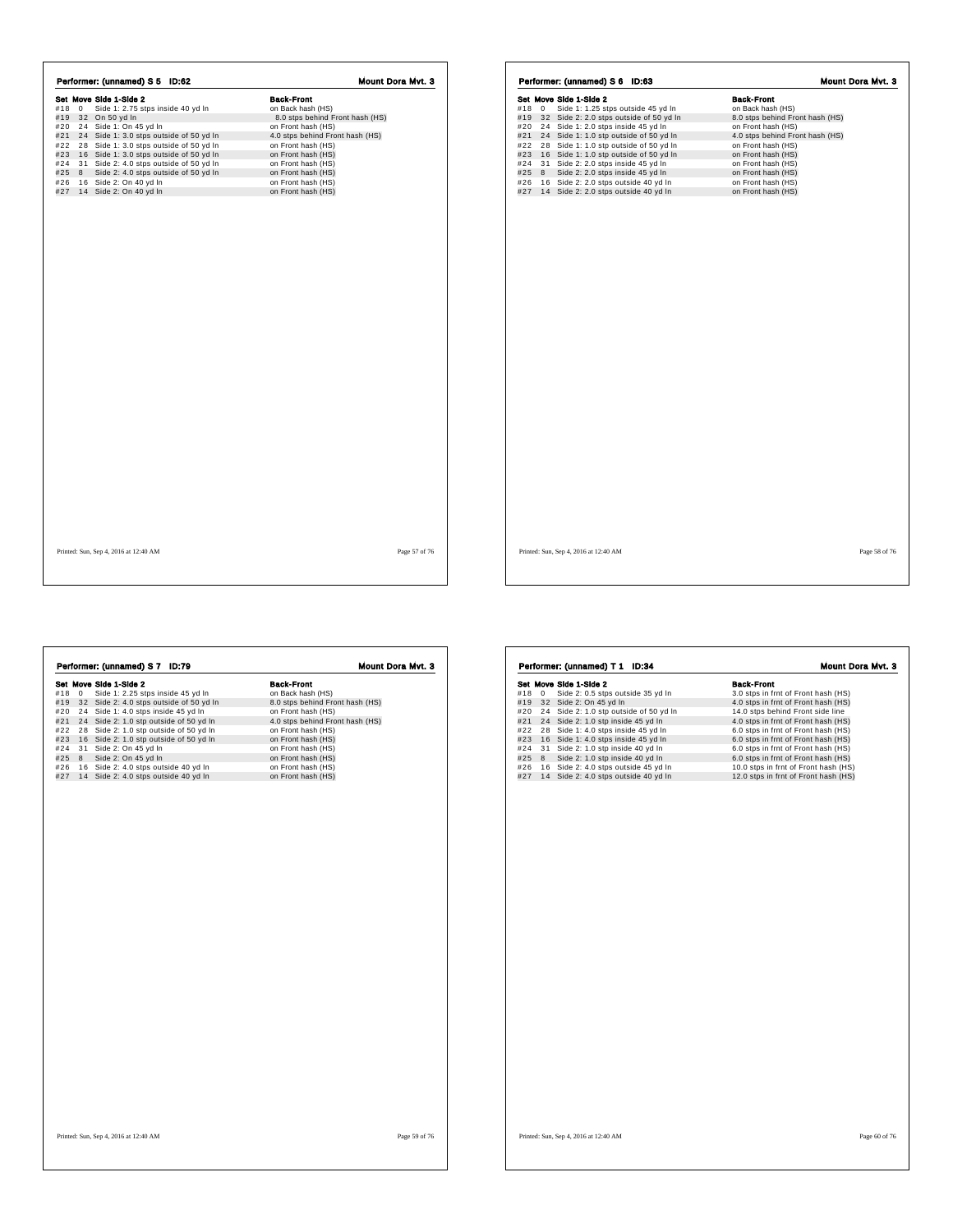|     |   | Performer: (unnamed) T 2 ID:35          | Mount Dora Mvt. 3                    |
|-----|---|-----------------------------------------|--------------------------------------|
|     |   | Set Move Side 1-Side 2                  | <b>Back-Front</b>                    |
| #18 | 0 | Side 2: 0.25 stps inside 30 yd In       | 8.5 stps in frnt of Front hash (HS)  |
| #19 |   | 32 Side 1: 1.0 stp outside of 50 yd In  | 8.0 stps in frnt of Front hash (HS)  |
| #20 |   | 24 Side 1: 4.0 stps inside 45 yd In     | 12.0 stps behind Front side line     |
| #21 |   | 24 Side 1: 2.0 stps outside of 50 yd In | 4.0 stps in frnt of Front hash (HS)  |
| #22 |   | 28 Side 1: On 45 yd In                  | 10.0 stps in frnt of Front hash (HS) |
| #23 |   | 16 Side 1: On 45 yd In                  | 10.0 stps in frnt of Front hash (HS) |
| #24 |   | 31 Side 2: 1.0 stp outside 45 yd In     | 6.0 stps in frnt of Front hash (HS)  |
| #25 | 8 | Side 2: 1.0 stp outside 45 yd In        | 6.0 stps in frnt of Front hash (HS)  |
| #26 |   | 16 Side 2: On 45 yd In                  | 6.0 stps in frnt of Front hash (HS)  |
| #27 |   | 14 Side 2: 4.0 stps outside 40 yd In    | 6.0 stps in frnt of Front hash (HS)  |
|     |   |                                         |                                      |
|     |   |                                         |                                      |
|     |   |                                         |                                      |

| Set Move Side 1-Side 2 |             |                                         |  |  |  |  | <b>Back-Front</b>                   |  |  |  |  |
|------------------------|-------------|-----------------------------------------|--|--|--|--|-------------------------------------|--|--|--|--|
| #18                    | $\mathbf 0$ | Side 2: 3.5 stps inside 30 yd In        |  |  |  |  | 5.5 stps in frnt of Front hash (HS) |  |  |  |  |
| #19                    |             | 32 Side 1: 1.0 stp inside 45 yd In      |  |  |  |  | 8.0 stps in frnt of Front hash (HS) |  |  |  |  |
| #20                    |             | 24 Side 1: 2.0 stps outside 45 yd In    |  |  |  |  | 12.0 stps behind Front side line    |  |  |  |  |
| #21                    |             | 24 Side 1: On 45 yd In                  |  |  |  |  | 8.0 stps in frnt of Front hash (HS) |  |  |  |  |
| #22                    |             | 28 Side 1: 4.0 stps inside 40 yd In     |  |  |  |  | 14.0 stps behind Front side line    |  |  |  |  |
| #23                    |             | 16 Side 1: 4.0 stps inside 40 yd In     |  |  |  |  | 14.0 stps behind Front side line    |  |  |  |  |
| #24                    |             | 31 Side 2: 3.0 stps outside of 50 yd In |  |  |  |  | 6.0 stps in frnt of Front hash (HS) |  |  |  |  |
| #25                    | 8           | Side 2: 3.0 stps outside of 50 yd In    |  |  |  |  | 6.0 stps in frnt of Front hash (HS) |  |  |  |  |
| #26                    |             | 16 Side 2: 2.0 stps inside 40 yd In     |  |  |  |  | 12.0 stps behind Front side line    |  |  |  |  |
| #27                    |             | 14 Side 2: On 40 yd In                  |  |  |  |  | 10.0 stps behind Front side line    |  |  |  |  |
|                        |             |                                         |  |  |  |  |                                     |  |  |  |  |
|                        |             |                                         |  |  |  |  |                                     |  |  |  |  |

**Set Move Side 1-8lde 2**<br> **Set Move Side 2:** 1.0 stp outside 30 yd in<br> **Set Move Side 2:** 1.0 stp outside 30 yd in<br> **Set All 2.5** stps in fmt of Front hash (HS)<br>  $\#29 \quad 24 \quad 51 \text{ det}. 2 \quad 1.0 \text{ s} \text{p}$  outside 4 5 0 yd in **Performer: (unnamed) T 4 ID:37 Mount Dora Mvt. 3**<br> **Set Move Side 1-Side 2**<br>
#18 0 Side 2: 1.0 stp outside 30 yd In 10.25 stps in fmt of Front hash (HS)<br>
#19 32 Side 2: 2.0 stps outside of 50 yd In 8.0 stps behind Front

|     |    | Performer: (unnamed) T 5 ID:38          | Mount Dora Mvt. 3                    |
|-----|----|-----------------------------------------|--------------------------------------|
|     |    | Set Move Side 1-Side 2                  | <b>Back-Front</b>                    |
| #18 | 0  | Side 2: 3.25 stps inside 35 yd In       | 0.75 stps in frnt of Front hash (HS) |
| #19 |    | 32 Side 2: 2.0 stps outside of 50 yd In | 4.0 stps in frnt of Front hash (HS)  |
| #20 |    | 24 Side 1: 3.0 stps inside 45 yd In     | 14.0 stps behind Front side line     |
| #21 |    | 24 Side 1: On 45 yd In                  | 4.0 stps in frnt of Front hash (HS)  |
| #22 | 28 | Side 1: 4.0 stps inside 40 yd In        | 6.0 stps in frnt of Front hash (HS)  |
| #23 | 16 | Side 1: 4.0 stps inside 40 yd In        | 6.0 stps in frnt of Front hash (HS)  |
| #24 |    | 31 Side 1: 3.0 stps outside of 50 yd In | 6.0 stps in frnt of Front hash (HS)  |
| #25 | 8  | Side 1: 3.0 stps outside of 50 yd In    | 6.0 stps in frnt of Front hash (HS)  |
| #26 |    | 16 Side 2: 2.0 stps outside 45 yd In    | 12.0 stps in frnt of Front hash (HS) |
| #27 |    | 14 Side 2: On 40 yd In                  | 12.0 stps in frnt of Front hash (HS) |
|     |    |                                         |                                      |
|     |    |                                         |                                      |
|     |    |                                         |                                      |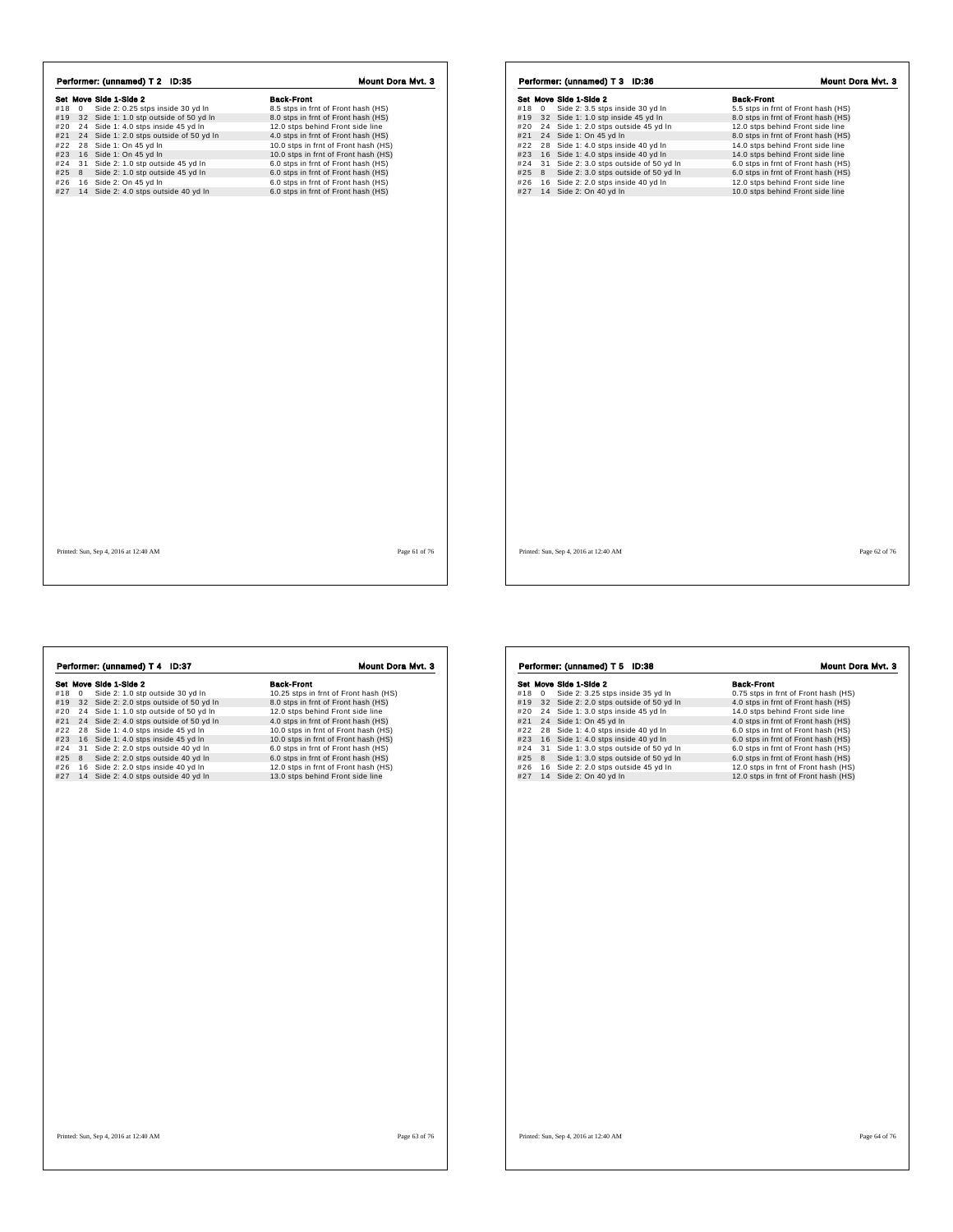|     |             | Performer: (unnamed) T 6 ID:39                                                   | <b>Mount Dora Myt. 3</b>                                                   |
|-----|-------------|----------------------------------------------------------------------------------|----------------------------------------------------------------------------|
|     |             | Set Move Side 1-Side 2                                                           | <b>Back-Front</b>                                                          |
| #18 | $\mathbf 0$ | Side 2: 1.75 stps inside 30 yd In                                                | 7.0 stps in frnt of Front hash (HS)                                        |
| #19 |             | 32 Side 1: 4.0 stps inside 45 yd In                                              | 8.0 stps in frnt of Front hash (HS)                                        |
| #20 |             | 24 Side 1: 1.0 stp inside 45 yd In                                               | 12.0 stps behind Front side line                                           |
| #21 |             | 24 Side 1: 3.0 stps inside 45 yd In                                              | 4.0 stps in frnt of Front hash (HS)                                        |
| #22 |             | 28 Side 1: On 45 yd In                                                           | 14.0 stps behind Front side line                                           |
| #23 |             | 16 Side 1: On 45 yd In                                                           | 14.0 stps behind Front side line                                           |
| #24 |             | 31 Side 2: 4.0 stps outside 45 yd In                                             | 6.0 stps in frnt of Front hash (HS)                                        |
| #25 | 8           | Side 2: 4.0 stps outside 45 yd In                                                | 6.0 stps in frnt of Front hash (HS)                                        |
| #26 |             | 16 Side 2: 2.0 stps outside 45 yd In<br>#27 14 Side 2: 4.0 stps outside 40 yd In | 8.0 stps in frnt of Front hash (HS)<br>9.0 stps in frnt of Front hash (HS) |
|     |             |                                                                                  |                                                                            |
|     |             |                                                                                  |                                                                            |
|     |             | Printed: Sun, Sep 4, 2016 at 12:40 AM                                            | Page 65 of 76                                                              |

|     |   | Set Move Side 1-Side 2 |                                      |  | <b>Back-Front</b>                    |  |  |
|-----|---|------------------------|--------------------------------------|--|--------------------------------------|--|--|
| #18 | 0 |                        | Side 2: 2.25 stps outside 35 yd In   |  | 4.25 stps in frnt of Front hash (HS) |  |  |
| #19 |   |                        | 32 Side 1: 2.0 stps outside 45 yd In |  | 8.0 stps in frnt of Front hash (HS)  |  |  |
| #20 |   |                        | 24 Side 1: 3.0 stps inside 40 yd In  |  | 12.0 stps behind Front side line     |  |  |
| #21 |   |                        | 24 Side 1: 2.0 stps inside 40 yd In  |  | 8.0 stps in frnt of Front hash (HS)  |  |  |
| #22 |   | 28 Side 1: On 40 yd In |                                      |  | 10.0 stps in frnt of Front hash (HS) |  |  |
| #23 |   | 16 Side 1: On 40 yd In |                                      |  | 10.0 stps in frnt of Front hash (HS) |  |  |
| #24 |   |                        | 31 Side 1: 1.0 stp outside 45 yd In  |  | 6.0 stps in frnt of Front hash (HS)  |  |  |
| #25 | 8 |                        | Side 1: 1.0 stp outside 45 yd In     |  | 6.0 stps in frnt of Front hash (HS)  |  |  |
| #26 |   |                        | 16 Side 2: 2.0 stps inside 45 yd In  |  | 8.0 stps in frnt of Front hash (HS)  |  |  |
| #27 |   | 14 Side 2: On 40 yd In |                                      |  | 6.0 stps in frnt of Front hash (HS)  |  |  |
|     |   |                        |                                      |  |                                      |  |  |
|     |   |                        |                                      |  |                                      |  |  |
|     |   |                        |                                      |  |                                      |  |  |
|     |   |                        |                                      |  |                                      |  |  |
|     |   |                        |                                      |  |                                      |  |  |
|     |   |                        |                                      |  |                                      |  |  |
|     |   |                        |                                      |  |                                      |  |  |
|     |   |                        |                                      |  |                                      |  |  |
|     |   |                        |                                      |  |                                      |  |  |
|     |   |                        |                                      |  |                                      |  |  |
|     |   |                        |                                      |  |                                      |  |  |
|     |   |                        |                                      |  |                                      |  |  |
|     |   |                        |                                      |  |                                      |  |  |
|     |   |                        |                                      |  |                                      |  |  |
|     |   |                        |                                      |  |                                      |  |  |
|     |   |                        |                                      |  |                                      |  |  |
|     |   |                        |                                      |  |                                      |  |  |
|     |   |                        |                                      |  |                                      |  |  |
|     |   |                        |                                      |  |                                      |  |  |
|     |   |                        |                                      |  |                                      |  |  |
|     |   |                        |                                      |  |                                      |  |  |

 $\sqrt{ }$ 

| Set Move Side 1-Side 2<br><b>Back-Front</b><br>Side 2: 1.75 stps inside 40 yd In<br>$\mathbf 0$<br>1.0 stps behind Front hash (HS)<br>#19<br>32 Side 1: 1.0 stp inside 45 yd In<br>4.0 stps in frnt of Front hash (HS)<br>24 Side 1: 2.0 stps inside 40 yd In<br>14.0 stps behind Front side line<br>#21<br>24 Side 1: 1.0 stp outside 40 yd In<br>8.0 stps in frnt of Front hash (HS)<br>#22<br>14.0 stps behind Front side line<br>28 Side 1: On 40 yd In<br>#23<br>16 Side 1: On 40 yd In<br>14.0 stps behind Front side line<br>#24<br>31 Side 1: 2.0 stps inside 45 yd In<br>6.0 stps in frnt of Front hash (HS)<br>#25<br>8<br>Side 1: 2.0 stps inside 45 yd In<br>6.0 stps in frnt of Front hash (HS)<br>#26<br>16 Side 2: On 45 yd In<br>10.0 stps in frnt of Front hash (HS)<br>#27<br>14 Side 2: On 40 yd In<br>9.0 stps in frnt of Front hash (HS) |     | Performer: (unnamed) T 8 ID:41 | Mount Dora Mvt. 3 |  |  |
|---------------------------------------------------------------------------------------------------------------------------------------------------------------------------------------------------------------------------------------------------------------------------------------------------------------------------------------------------------------------------------------------------------------------------------------------------------------------------------------------------------------------------------------------------------------------------------------------------------------------------------------------------------------------------------------------------------------------------------------------------------------------------------------------------------------------------------------------------------------|-----|--------------------------------|-------------------|--|--|
|                                                                                                                                                                                                                                                                                                                                                                                                                                                                                                                                                                                                                                                                                                                                                                                                                                                               |     |                                |                   |  |  |
|                                                                                                                                                                                                                                                                                                                                                                                                                                                                                                                                                                                                                                                                                                                                                                                                                                                               | #18 |                                |                   |  |  |
|                                                                                                                                                                                                                                                                                                                                                                                                                                                                                                                                                                                                                                                                                                                                                                                                                                                               |     |                                |                   |  |  |
|                                                                                                                                                                                                                                                                                                                                                                                                                                                                                                                                                                                                                                                                                                                                                                                                                                                               | #20 |                                |                   |  |  |
|                                                                                                                                                                                                                                                                                                                                                                                                                                                                                                                                                                                                                                                                                                                                                                                                                                                               |     |                                |                   |  |  |
|                                                                                                                                                                                                                                                                                                                                                                                                                                                                                                                                                                                                                                                                                                                                                                                                                                                               |     |                                |                   |  |  |
|                                                                                                                                                                                                                                                                                                                                                                                                                                                                                                                                                                                                                                                                                                                                                                                                                                                               |     |                                |                   |  |  |
|                                                                                                                                                                                                                                                                                                                                                                                                                                                                                                                                                                                                                                                                                                                                                                                                                                                               |     |                                |                   |  |  |
|                                                                                                                                                                                                                                                                                                                                                                                                                                                                                                                                                                                                                                                                                                                                                                                                                                                               |     |                                |                   |  |  |
|                                                                                                                                                                                                                                                                                                                                                                                                                                                                                                                                                                                                                                                                                                                                                                                                                                                               |     |                                |                   |  |  |
|                                                                                                                                                                                                                                                                                                                                                                                                                                                                                                                                                                                                                                                                                                                                                                                                                                                               |     |                                |                   |  |  |
|                                                                                                                                                                                                                                                                                                                                                                                                                                                                                                                                                                                                                                                                                                                                                                                                                                                               |     |                                |                   |  |  |
|                                                                                                                                                                                                                                                                                                                                                                                                                                                                                                                                                                                                                                                                                                                                                                                                                                                               |     |                                |                   |  |  |
|                                                                                                                                                                                                                                                                                                                                                                                                                                                                                                                                                                                                                                                                                                                                                                                                                                                               |     |                                |                   |  |  |
|                                                                                                                                                                                                                                                                                                                                                                                                                                                                                                                                                                                                                                                                                                                                                                                                                                                               |     |                                |                   |  |  |
|                                                                                                                                                                                                                                                                                                                                                                                                                                                                                                                                                                                                                                                                                                                                                                                                                                                               |     |                                |                   |  |  |

|     |    | Performer: (unnamed) T 9 ID:42         | <b>Mount Dora Mvt. 3</b>             |  |
|-----|----|----------------------------------------|--------------------------------------|--|
|     |    | Set Move Side 1-Side 2                 | <b>Back-Front</b>                    |  |
| #18 | 0  | Side 2: 2.25 stps outside 40 yd In     | on Front hash (HS)                   |  |
| #19 |    | 32 Side 1: 1.0 stp outside of 50 yd In | 4.0 stps in frnt of Front hash (HS)  |  |
| #20 |    | 24 Side 1: On 45 yd In                 | 14.0 stps behind Front side line     |  |
| #21 |    | 24 Side 1: 3.0 stps outside 45 yd In   | 4.0 stps in frnt of Front hash (HS)  |  |
| #22 | 28 | Side 1: 4.0 stps inside 40 yd In       | 10.0 stps in frnt of Front hash (HS) |  |
| #23 |    | 16 Side 1: 4.0 stps inside 40 yd In    | 10.0 stps in frnt of Front hash (HS) |  |
| #24 | 31 | On 50 yd In                            | 6.0 stps in frnt of Front hash (HS)  |  |
| #25 | 8  | On 50 yd In                            | 6.0 stps in frnt of Front hash (HS)  |  |
| #26 |    | 16 Side 2: 4.0 stps outside 45 yd In   | 14.0 stps behind Front side line     |  |
| #27 |    | 14 Side 2: On 40 yd In                 | 13.0 stps behind Front side line     |  |
|     |    |                                        |                                      |  |
|     |    |                                        |                                      |  |
|     |    |                                        |                                      |  |
|     |    |                                        |                                      |  |
|     |    |                                        |                                      |  |
|     |    |                                        |                                      |  |

 $\sqrt{ }$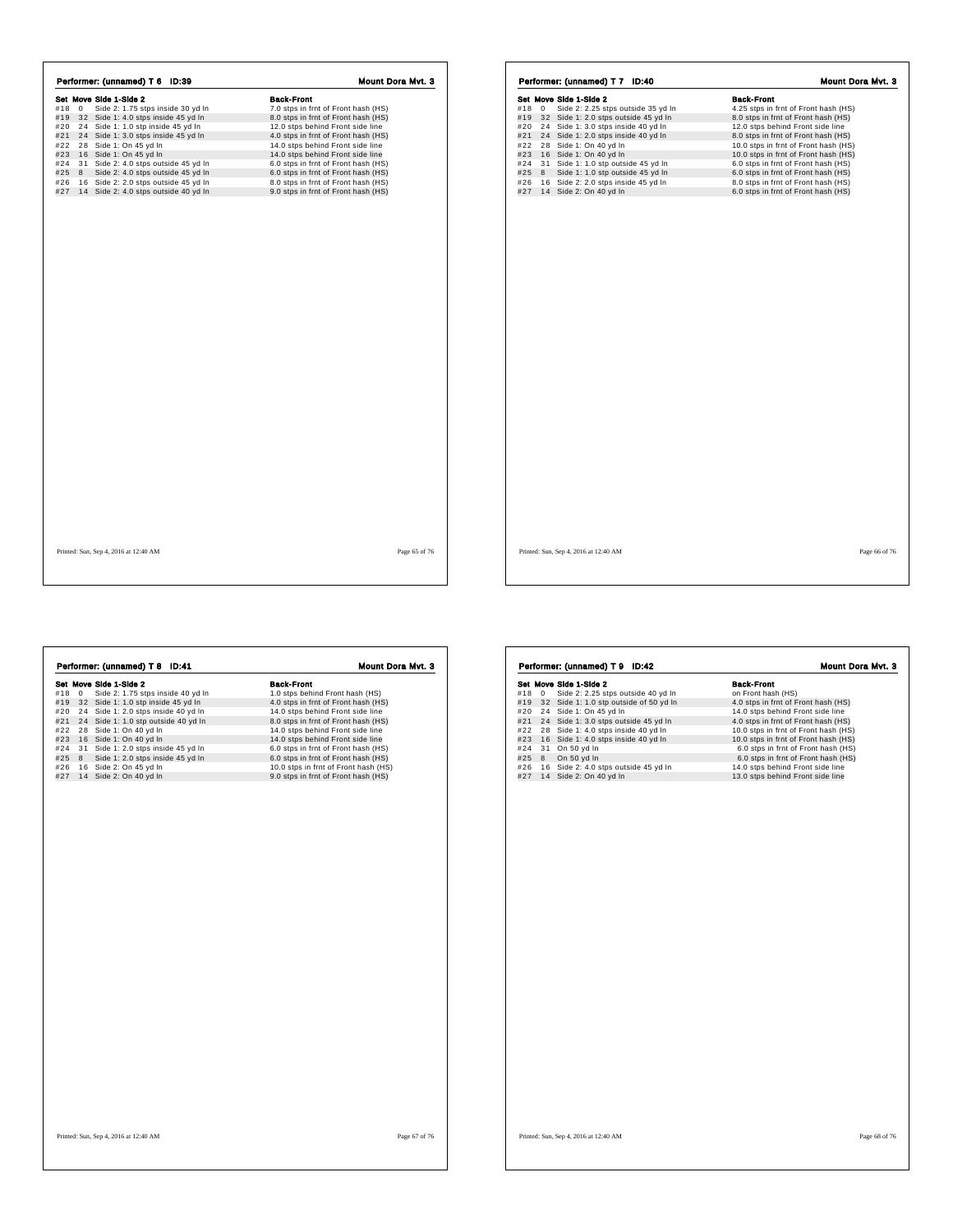| Performer: (unnamed) T 10 ID:43 |              |                                         | Mount Dora Mvt. 3                    |  |
|---------------------------------|--------------|-----------------------------------------|--------------------------------------|--|
|                                 |              | Set Move Side 1-Side 2                  | <b>Back-Front</b>                    |  |
| #18                             | $\mathbf{0}$ | Side 2: On 40 yd In                     | 0.5 stps behind Front hash (HS)      |  |
| #19                             |              | 32 Side 1: 4.0 stps inside 45 yd In     | 4.0 stps in frnt of Front hash (HS)  |  |
| #20                             |              | 24 Side 1: 3.0 stps outside 45 yd In    | 14.0 stps behind Front side line     |  |
| #21                             |              | 24 Side 1: 3.0 stps outside 45 yd In    | 8.0 stps in frnt of Front hash (HS)  |  |
| #22                             |              | 28 Side 1: On 40 yd In                  | 6.0 stps in frnt of Front hash (HS)  |  |
| #23                             |              | 16 Side 1: On 40 yd In                  | 6.0 stps in frnt of Front hash (HS)  |  |
| #24                             |              | 31 Side 1: 4.0 stps inside 40 yd In     | 6.0 stps in frnt of Front hash (HS)  |  |
| #25                             | 8            | Side 1: 4.0 stps inside 40 yd In        | 6.0 stps in frnt of Front hash (HS)  |  |
| #26                             |              | 16 Side 1: 3.0 stps inside 45 yd In     | 12.0 stps in frnt of Front hash (HS) |  |
|                                 |              | #27 14 Side 1: 4.0 stps inside 45 yd In | 6.0 stps in frnt of Front hash (HS)  |  |
|                                 |              |                                         |                                      |  |
|                                 |              |                                         |                                      |  |

|     |   | Set Move Side 1-Side 2              |                                         | <b>Back-Front</b>                    |  |
|-----|---|-------------------------------------|-----------------------------------------|--------------------------------------|--|
| #18 | 0 | Side 2: 1.25 stps inside 35 yd In   |                                         | 1.75 stps in frnt of Front hash (HS) |  |
| #19 |   | 32 Side 2: 3.0 stps inside 45 yd In |                                         | 4.0 stps in frnt of Front hash (HS)  |  |
| #20 |   |                                     | 24 Side 1: 2.0 stps outside of 50 yd In | 14.0 stps behind Front side line     |  |
| #21 |   |                                     | 24 Side 2: 1.0 stp outside of 50 yd In  | 4.0 stps in frnt of Front hash (HS)  |  |
| #22 |   | 28 Side 1: On 45 yd In              |                                         | 6.0 stps in frnt of Front hash (HS)  |  |
| #23 |   | 16 Side 1: On 45 yd In              |                                         | 6.0 stps in frnt of Front hash (HS)  |  |
| #24 |   | 31 Side 2: 2.0 stps inside 45 yd In |                                         | 6.0 stps in frnt of Front hash (HS)  |  |
| #25 | 8 | Side 2: 2.0 stps inside 45 yd In    |                                         | 6.0 stps in frnt of Front hash (HS)  |  |
| #26 |   | 16 Side 2: On 40 yd In              |                                         | 10.0 stps behind Front side line     |  |
| #27 |   | 14 Side 2: On 40 yd In              |                                         | 7.0 stps behind Front side line      |  |
|     |   |                                     |                                         |                                      |  |
|     |   |                                     |                                         |                                      |  |

Set Move Side 1-Side 2 Back-Front #18 0 Side 1: On 45 yd ln 1.5 stps in frnt of Front hash (HS) #19 3 2 Side 1: 3.0 stps inside 40 yd ln 4.0 stps in frnt of Front hash (HS) #20 2 4 Side 1: 4.0 stps inside 35 yd ln 14.0 stps behind Front side line #21 2 4 Side 1: 4.0 stps inside 30 yd ln 8.0 stps in frnt of Front hash (HS) #22 2 8 Side 1: On 30 yd ln 6.0 stps in frnt of Front hash (HS) #23 1 6 Side 1: On 30 yd ln 6.0 stps in frnt of Front hash (HS) #24 3 1 Side 1: 2.0 stps inside 30 yd ln 10.0 stps in frnt of Front hash (HS) #25 8 Side 1: 2.0 stps inside 30 yd ln 10.0 stps in frnt of Front hash (HS) #26 1 6 Side 1: 1.0 stp inside 35 yd ln 12.0 stps behind Front side line #27 1 4 Side 1: On 45 yd ln 10.0 stps behind Front side line Performer: (unnamed) U 1 ID:54 Mount Dora Mvt. 3

**Set Move Side 1-Side 2**<br> **Set Move Side 1:** 2.0 stps outside 45 yd In<br>
#19 32 Side 1: 3.0 stps inside 40 yd In<br>
#22 24 Side 1: On 40 yd In<br>
#22 24 Side 1: On 40 yd In<br>
#22 28 Side 1: On 35 yd In<br>
#22 28 Side 1: On 30 yd I Performer: (unnamed) U 2 ID:55 Mount Dora Mvt. 3